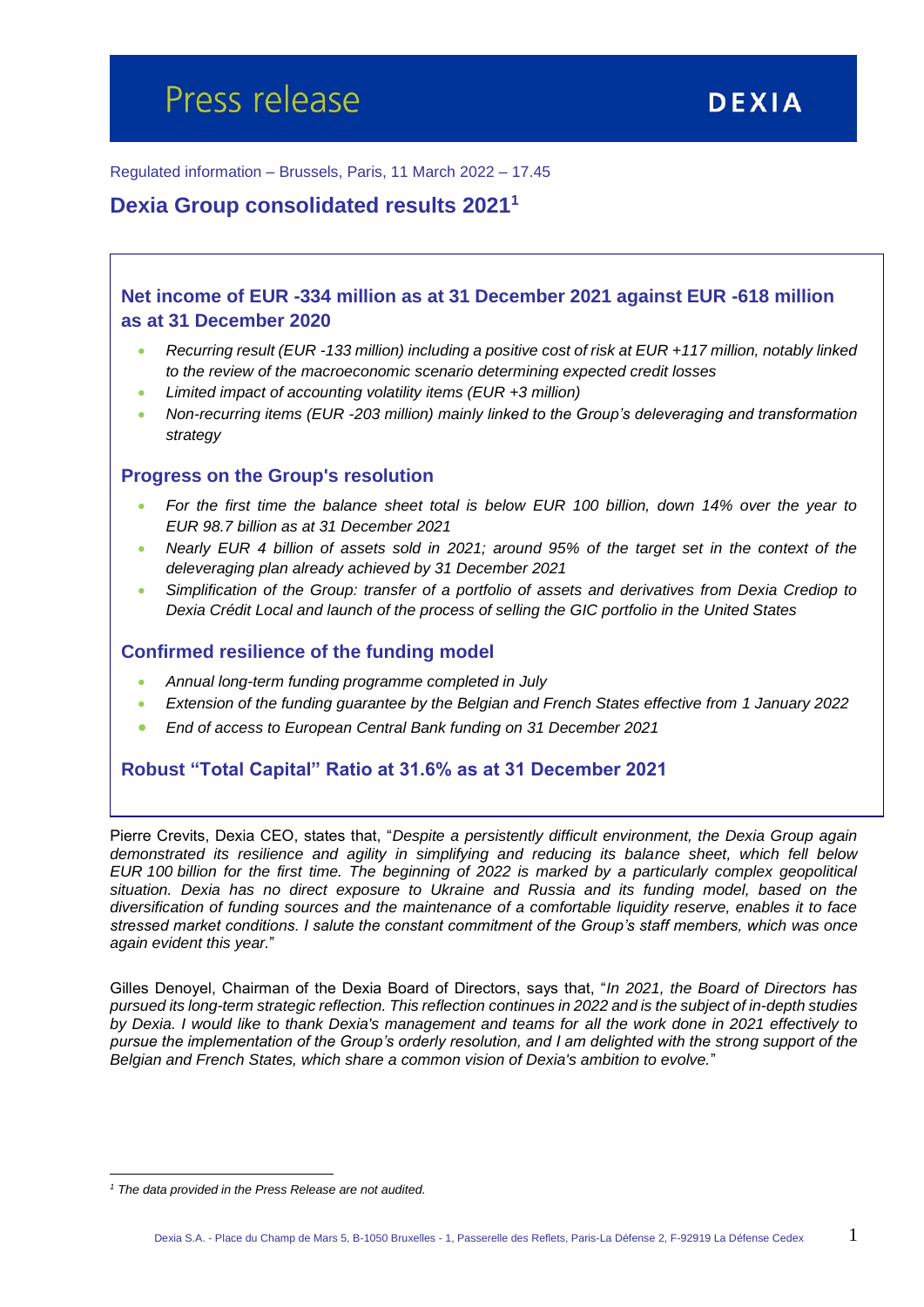## **Introduction**

After a year strongly marked by the Covid-19 pandemic, the improvement of market conditions and the reduction of volatility initiated at the end of 2020, thanks to the historical support of central banks, continued in 2021.

In this more favourable environment, the Dexia Group continued its asset disposal programme at a sustained pace and completed its annual long-term funding programme in July.

Combined with the reduction of portfolios, the rise in interest rates which began at the end of 2021 contributed to the significant reduction of the balance sheet, which fell below EUR 100 billion at the end of December 2021. The sharp reduction in the Group's funding requirement has increased its resilience to potential liquidity stress within the context of the end of access to European Central Bank funding on 31 December 2021.

The Group's net income in 2021 remained negative at EUR -334 million. However, Dexia continues to post robust solvency ratios, above the minimum of 11.25% required for the year 2021 by the Supervisory Review and Evaluation Process (SREP).

The Board of Directors of Dexia SA met on 11 March 2022 and approved the statement of income and balance sheet of Dexia SA for the year 2021. The annual report of the Dexia Group will be published on 30 April 2022 on the website *[www.dexia.com](http://www.dexia.com/)*.

## **1. Significant events and transactions**

- *Simplification of the international network in Italy and the United States*
- *Continuation of proactive balance sheet, off-balance sheet and risk management*
- *Extension of the funding guarantee by the Belgian and French States, a key element of the Group's resolution*

## *A. Progress on the Group's resolution*

#### **Simplification of the international network**

#### *Italy*

In 2021, Dexia finalised the transfer to Dexia Crédit Local Paris and Dublin of a portfolio of assets with a nominal value of EUR 3.2 billion, composed of loans, bonds and related hedging derivatives. These securities were transferred at their net book value in Dexia Crediop's accounts and not at their market value. The transfer of the portfolio had no tax impact in Italy and France but gave rise to a temporary difference between the tax value and the book value in Ireland, leading to a deferred tax liability of EUR -54 million, which was recognised in the first quarter of 2021 in the Dexia Group's consolidated financial statements.

Dexia also put in place a programme to transfer 25 interest rate swaps executed with Dexia Crediop clients, representing a total outstanding amount of EUR 1.8 billion. During the year, 11 swaps were transferred to Dexia Crédit Local. Transfers will continue in 2022, depending on the consents of the counterparties.

In addition, the Group continued to improve the funding mix of its subsidiary.

#### *United States*

Since the successful transformation of Dexia Crédit Local's New York branch in November 2020, the Group's footprint in the United States consists of a representative office and Dexia Holdings Inc. which owns Dexia Financial Products Holdings Inc. and FSA Global Funding Ltd. As at 31 December 2021, the balance sheet of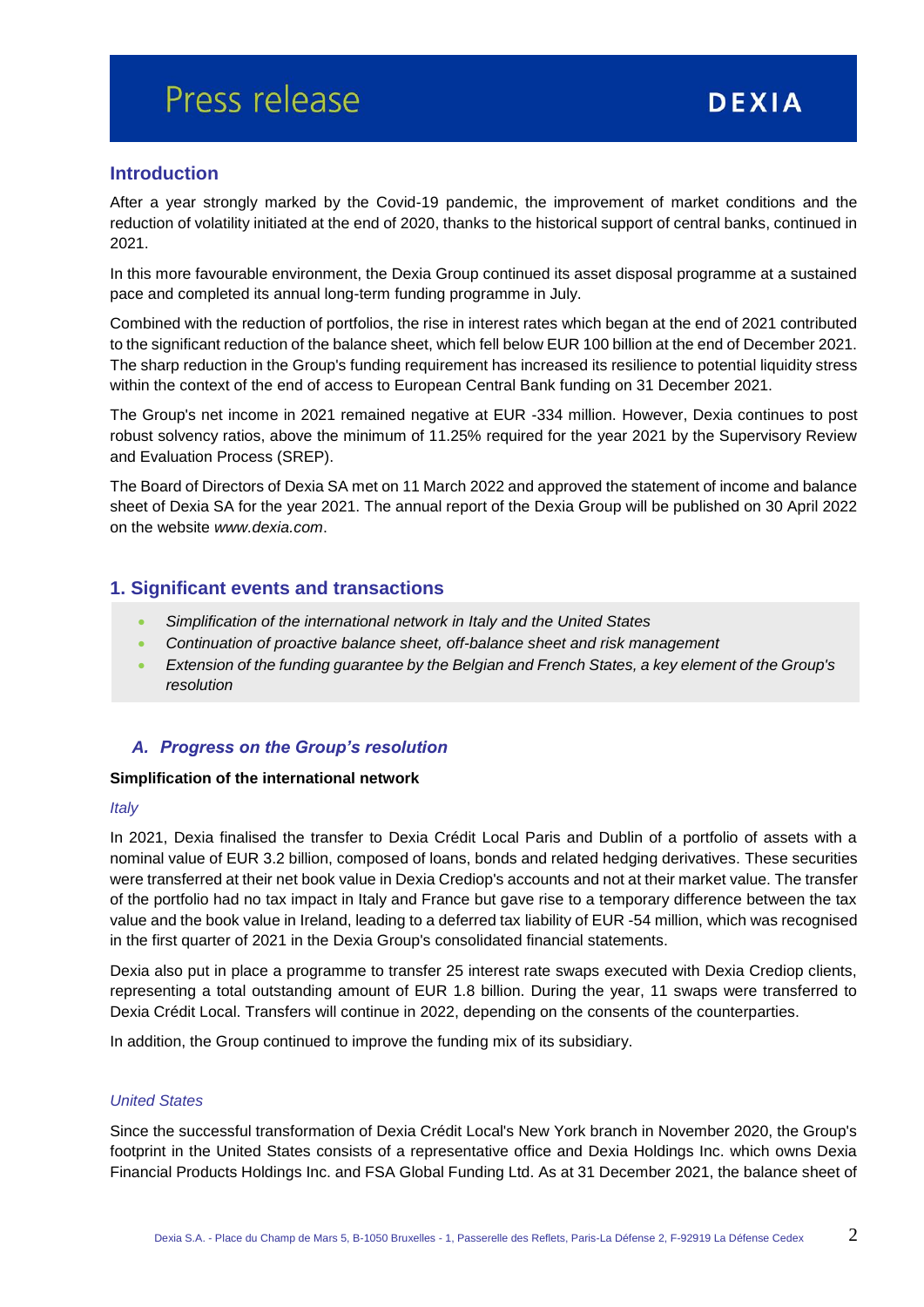these entities amounted to EUR 2.6 billion. It is mainly composed of securities on the assets side, guaranteed investment contracts (GIC) and intra-group funding on the liabilities side.

The Group has undertaken the restructuring of these entities, in particular with the disposal of the GIC portfolio to an institutional investor in the United States. The effort to obtain the consents of all third parties necessary to transfer this portfolio was initiated in the second half of 2021 and is expected to continue in the first half of 2022.

#### **Continuing asset sales at a sustained pace**

After the start of 2020 was severely disrupted by the Covid-19 pandemic, the almost generalised return to normal market conditions from September 2020 onwards allowed the Dexia Group to pursue the asset disposal programme validated by the Board of Directors in July 2019, at a sustained pace. These favourable market conditions continued in 2021, in particular thanks to the intervention of central banks and the European budgetary support programmes.

Indeed, at the end of December 2021, asset portfolios were EUR 6.2 billion lower than at the end of December 2020, thanks to EUR 2.3 billion of natural amortisation and EUR 3.8 billion of disposals and early redemptions, of which EUR 2.4 billion of loans and EUR 1.4 billion of bonds and.

During the year, 57% of the assets sold or prepaid were denominated in non-euro currencies (pound sterling, US dollar and Canadian dollar), which allowed the Group to reduce its funding risk further, notably in its noncore currencies. The assets sold have an average life of approximately eight years.

Disposals and repayments were mainly concentrated on project and corporate finance (EUR 1 billion) and public sector assets (EUR 1.6 billion), in particular loans to French local authorities (378 loans sold or repaid for an outstanding amount of EUR 0.9 billion) and loans to players in the social housing sector in the United Kingdom (EUR 0.6 billion).

Furthermore, Dexia reduced its concentration risk by selling outstanding loans to the Republic of Italy (EUR 0.4 billion) and to the State of Illinois (EUR 0.3 billion).

In 2021, some 50 "complex" operations were subject to early repayment (revolving credits) or restructuring (credits indexed on structured indices), thus contributing to the further simplification of the commercial portfolio.

Since the implementation of the new asset disposal programme in July 2019, the Dexia Group has achieved 95% of the portfolio volume reduction target set for the end of 2022

Given the strong geopolitical uncertainties in the financial markets, the Board of Directors, meeting in December 2021, decided to extend the window for execution of this programme to the end of 2023.

The severe volatility linked to the conflict in Ukraine is slowing the pace of asset sales. The Group has no direct exposure to Ukraine or Russia. It does however have an indirect exposure to the Croatian subsidiary of a Russian bank, via a deposit of an insignificant amount. Moreover, Dexia has no exposure to the Russian rouble (RUB) or the Ukrainian hryvnia (UAH).

#### **Proactive off-balance sheet management**

In 2021, the Group also continued to implement the programme to reduce its derivatives portfolio initiated in 2019, in order to simplify its operational management and to reduce its nominal amount by carrying out compression exercises. In addition, about thirty interest rate swap contracts executed with clients were unwound early, further simplifying commercial outstanding.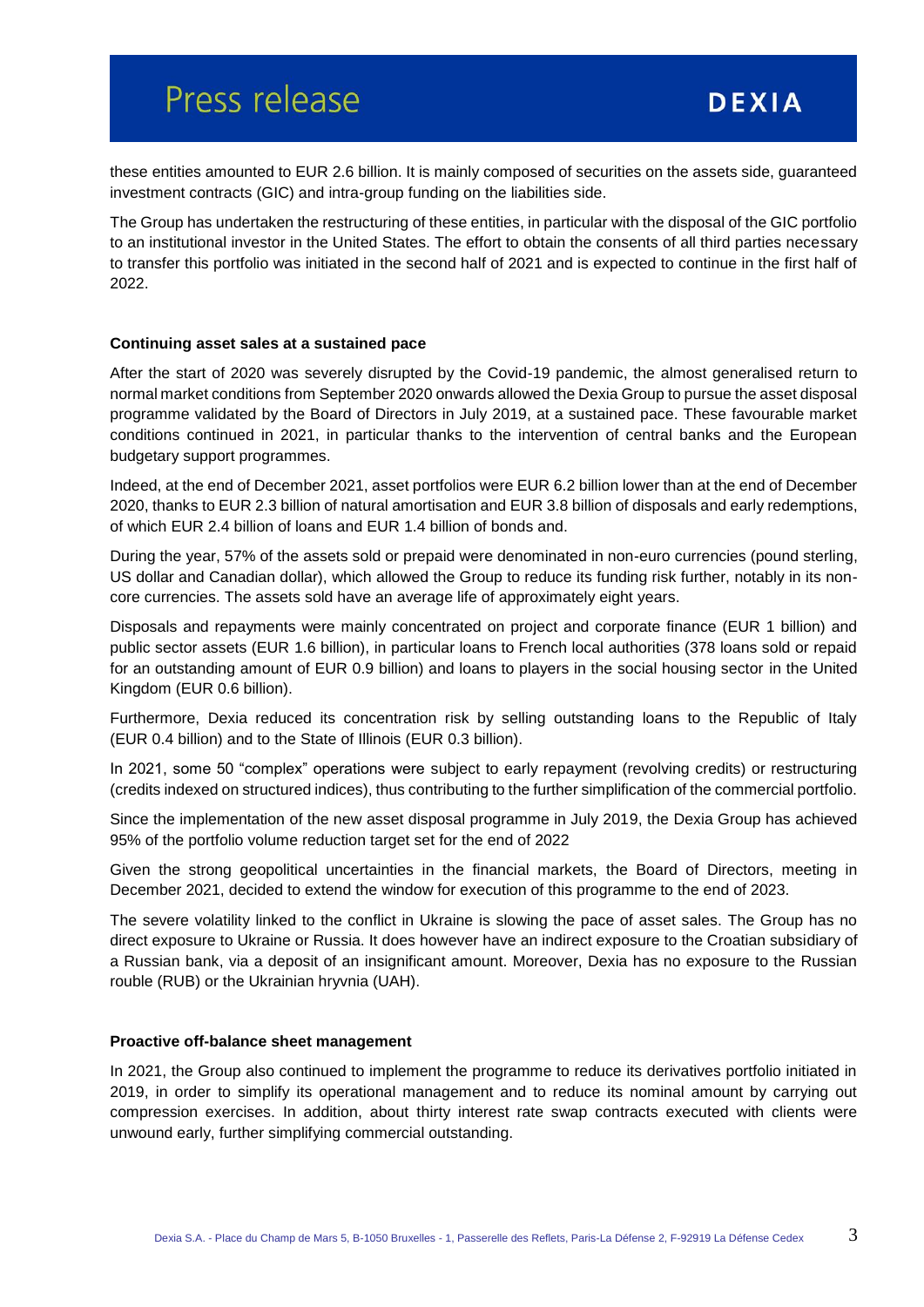#### **Reduction of the sensitivity of the balance sheet and the result to market parameters**

For several years, Dexia has been pursuing an active ALM risk management policy, aimed in particular at reducing the sensitivity of its balance sheet and its profitability trajectory to certain market parameters. This programme continued in 2021 with good momentum, under the guidance of the Asset and Liability Management Committee (ALCO), and enabled the sensitivity of the net interest margin to the most sensitive market parameters to be reduced materially, and thus the amplitude of potential stress on the Group's solvency.

#### *B. Extension of the state funding guarantee and changes in governance*

#### **Extension of the funding guarantee of Dexia by the Belgian and French States**

Following the approval<sup>2</sup> by the European Commission of the extension of the Dexia funding guarantee for a further period of ten years as from 1 January 2022, the French and Belgian States adopted the legal texts relating to this extension on 29 December 2020 and 27 June 2021 respectively<sup>3&4</sup>.

To recall, the extended funding guarantee (2022 guarantee) retains most of its current features and therefore remains joint, unconditional, irrevocable and on first demand. However, the following changes have been made to the guarantee scheme:

- The new guarantee ceiling is EUR 75 billion, of which EUR 72 billion to cover the Group's debt issues and EUR 3 billion for intraday interbank overdrafts in euros and foreign currencies.
- The Luxembourg State no longer participates in the guarantee mechanism. Its 3% quota is divided between the Belgian and French States in proportion to their current respective shares of 51.41% and 45.59%, i.e. 53% for Belgium and 47% for France.

The remuneration of the 2022 guarantee remains 5 basis points per annum on the guaranteed outstandings, payable monthly. This commission would be increased by a conditional deferred commission, payable at the time of the liquidation of the Group and insofar as Dexia Crédit Local no longer has a banking licence. The pricing of this commission would be progressive as from 2022 and would reach an annual rate of 135 basis points in 2027 on the outstanding amounts issued under the extended guarantee scheme. The method of accounting for this commission is described in Appendix 2 of this Press Release.

This guarantee remuneration structure allows the full implementation of the burden-sharing principle which underlies Dexia's orderly resolution and which requires that any improvement of Dexia's financial situation will ony benefit the States which are shareholders and guarantors.

The extended guarantee came into force on 1 January 2022. The 2013 guarantee, although expiring on 31 December 2021, continues to produce its effects for all guaranteed bonds issued by Dexia Crédit Local until 31 December 2021 and this for a maximum maturity period of ten years since their issue date. As at 31 December 2021, Dexia's outstanding guaranteed debt amounted to EUR 48 billion.

#### **Evolution of the Group's governance**

 $\overline{a}$ 

On 29 April 2021, the Board of Directors of Dexia co-opted Marie-Anne Barbat-Layani as a non-executive director of Dexia, replacing Bertrand Dumont. Her definitive appointment was approved by the Ordinary Shareholders' Meeting of Dexia on 19 May 2021.

*<sup>2</sup> https://ec.europa.eu/commission/presscorner/detail/en/mex\_19\_5875*

*<sup>3</sup> Cf. Dexia Press Release dated 28 May 2021, available at www.dexia.com.*

*<sup>4</sup> Law 2020-1721 of 29 December 2020 on finance for 2021, published in the Official Journal on 30 December 2020 and Law of 27 June 2021 relating to various financial provisions, published in the Belgian Official Gazette on 9 July 2021.*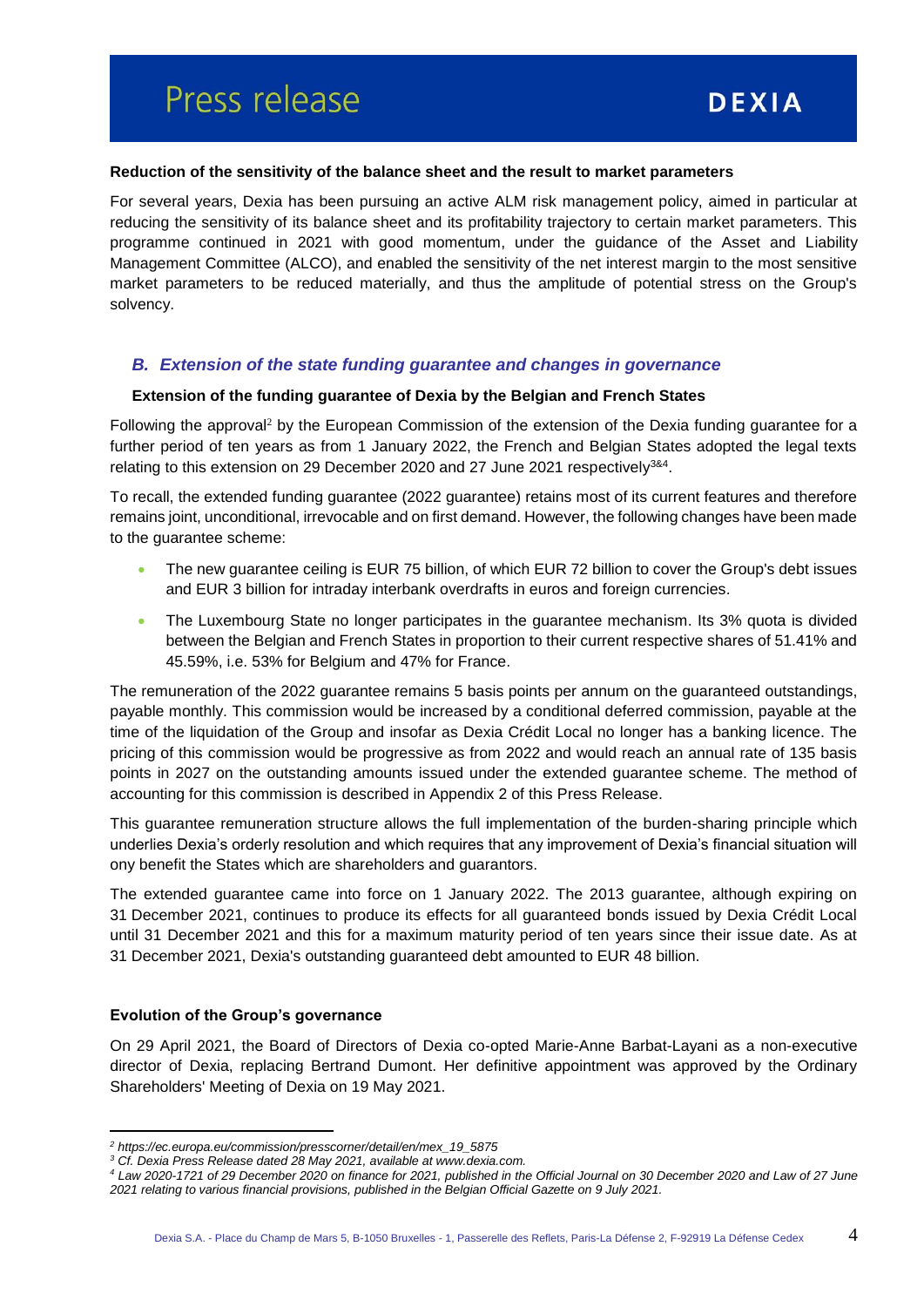On 25 November 2021, Dexia's Board of Directors appointed Pascal Gilliard to succeed Guy Cools as member of the Management Board and head of Dexia's Assets activity line as of 1 December 2021.

A Belgian national, Pascal Gilliard has solid experience, acquired in particular at BNP Paribas Fortis where he was Head of Capital Markets for the Europe, Middle East and Africa zone, Head of Risk at Turk Economy Bank and Managing Director of an activity based in Hong Kong.

As the governance of Dexia and Dexia Crédit Local is integrated, Marie-Anne Barbat-Layani is also a nonexecutive director of Dexia Crédit Local and Pascal Gilliard is also Executive Vice-President and Head of the Assets activity line of Dexia Crédit Local.

#### *C. Other significant events*

#### **Reform of the reference indices (IBOR)**

In order to reinforce the reliability and transparency of the short-term reference interest rate (IBOR), a reform has been initiated at a global level aiming at replacing these indices by new risk-free reference rates such as ESTR (EUR), SOFR (USD) and SONIA (GBP).

Dexia is exposed to the IBOR indices, mainly in EUR, USD and GBP, through financial instruments which are likely to be modified within the framework of this reform through the replacement of the reference interest rate. Where appropriate, the robustness of the contracts concerned is reinforced by the insertion of replacement clauses (fall-back clauses), setting out the terms and conditions of replacement in the event of the cessation of a reference interest rate.

The Group established a steering committee to monitor the market and the various developments relating to this reform in order to anticipate the consequences of the transition to the new reference rates and to manage the stock of existing contracts. Dexia also carried out legal analyses of the contracts concerned by the reform, analyses of the financial impact of the replacements and the necessary modifications from an operational point of view.

During the year 2021, Dexia principally focused its work on the transition of its contracts indexed on GBP LIBOR, JPY LIBOR, CHF LIBOR and EONIA in view of the cessation of these indices respectively on 1 and 3 January 2022. In particular:

- In June 2021, the Group adhered to the ISDA Protocol, which led to an automatic amendment, from the beginning of 2022, of the master agreements with the bilateral counterparties which had also adhered to the Protocol. In addition, for certain derivative contracts, the Group renegotiated, in advance from 2021, the addition of new replacement clauses directly with the counterparties. For derivatives contracts processed with clearing houses, the replacement of the index for the variable leg of instruments indexed on EONIA and GBP LIBOR took place on 15 October 2021 and 17 December 2021 respectively.
- The Group transitioned its EUR cash collateral arrangements related to derivatives and repo contracts with OTC counterparties to ESTR.
- It completed the process of updating or implementing appropriate replacement arrangements for the great majority of its securities, loans and credit lines and funding contracts affected by the transition phase.

As at 31 December 2021, Dexia had completed almost all the transition of contracts on indices terminating at the end of 2021. The balance relates to contracts for which the terms of transition to the new reference rates were fixed in 2021 and for which the migration will take place during 2022.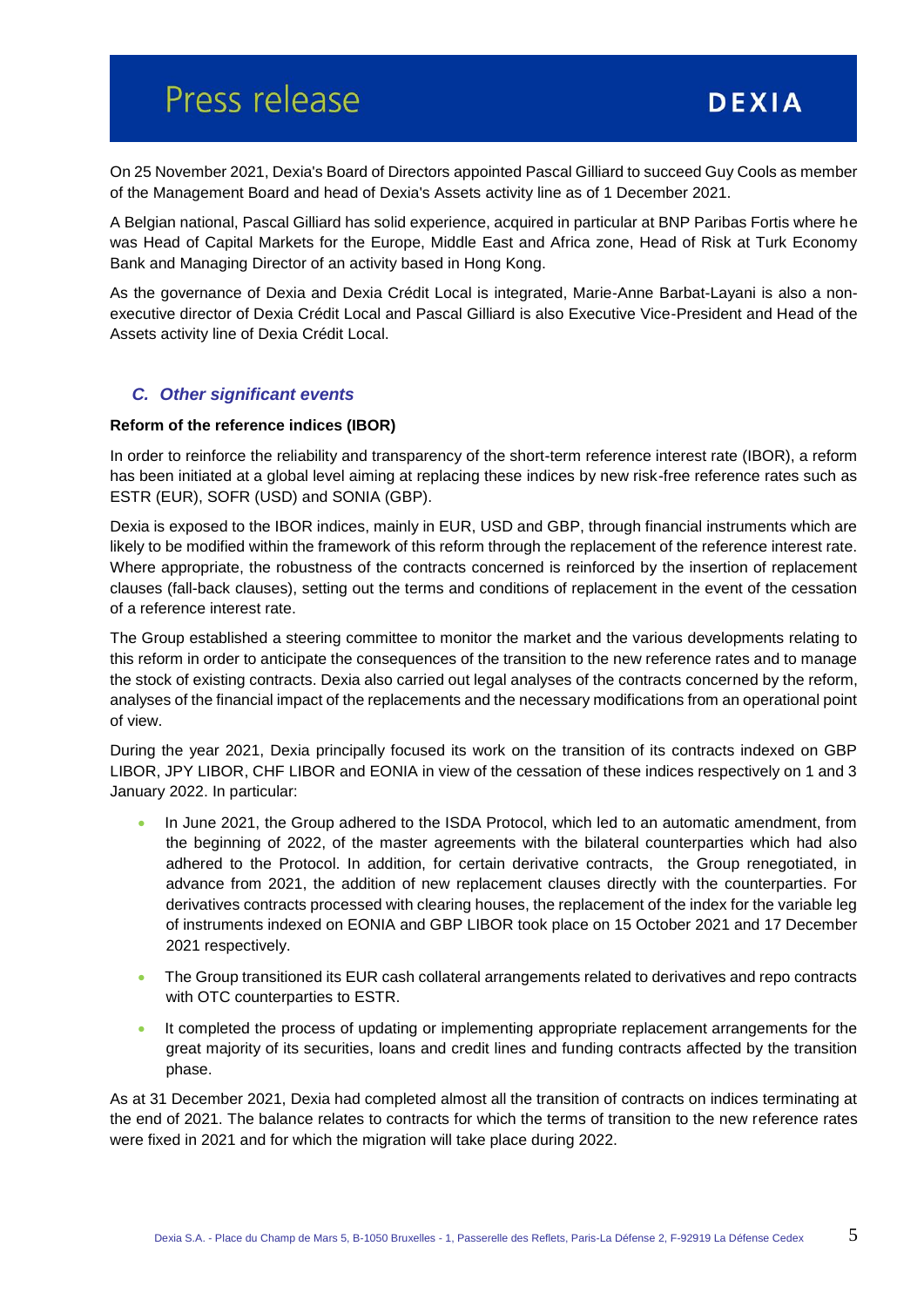During 2022, Dexia will also continue its work with the elaboration of the transition strategy for its instruments indexed on the USD LIBOR, taking into account for the termination of the index which is set for June 2023.

As at 31 December 2021, in application of the amendments to IFRS 9 and IAS 39 on the reform of reference interest rates<sup>5</sup>, the transition of Dexia's fair value hedge derivatives contracts indexed on GBP LIBOR generated a total impact of EUR +117 million on Dexia's consolidated statement of income. This impact is generated by the revaluation, based on the SONIA curve, of the fair value of the hedged risk following its redefinition, and corresponds to the reversal of the stock of GBP LIBOR/SONIA accounting inefficiency at the time of transition. By aligning the fair value hedges to the new benchmark, which is the risk-free rate, the volatility arising from the GBP/SONIA LIBOR rate risk has been removed, along with the associated hedge rate accounting ineffectiveness.

By applying the same accounting treatment, Dexia expects that the transition of fair value hedge derivatives contracts indexed on GBP, JPY and CHF LIBOR via the activation of replacement clauses within the framework of the ISDA protocol will generate a positive impact on income in the order of EUR 320 million, which will be recorded in Dexia's consolidated financial statements in 2022.

The impact of the transition of instruments indexed on USD LIBOR on Dexia's consolidated financial statements cannot be estimated at this stage.

## **2. Annual results 2021**

- *Recurring items (EUR -133 million), including a positive cost of risk (EUR +117 million), mainly linked to the review of the macroeconomic scenario determining expected credit losses*
- *Over the year, slightly positive impact of accounting volatility items (EUR +3 million)*
- *Non-recurring items (EUR -203 million) impacted by the Group's deleveraging and transformation strategy*

#### **A –** *Presentation of the Dexia consolidated financial statements as at 31 December 2021*

#### **Going concern**

The Dexia consolidated financial statements as at 31 December 2021 have been prepared in accordance with the going concern basis of accounting in accordance with IAS 1 § 25 and 26. This involves a certain number of assumptions constituting the business plan underlying the resolution of the Dexia Group, developed in Appendix 1 to this Press Release.

#### *B – Dexia Group consolidated annual statements*

In order to facilitate the reading of its results and to measure the dynamics over the year, Dexia breaks down its results into three distinct analytical segments.

 $\overline{a}$ *<sup>5</sup> Phase 2 as from 1 January 2021.*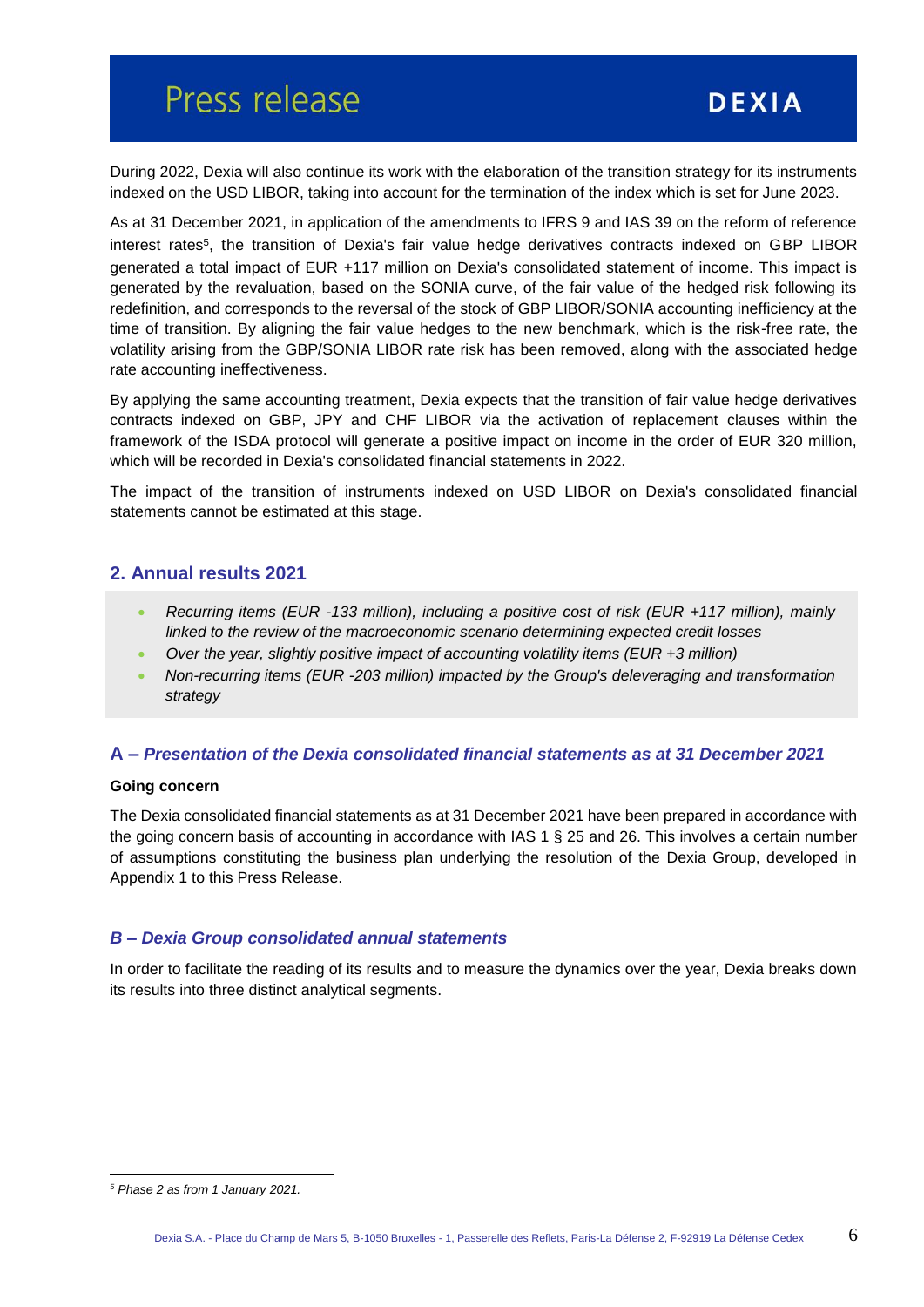$\overline{a}$ 

The net income Group share of EUR -334 million as at 31 December 2021 is composed of the following elements:

- $\bullet$  EUR -133 million attributable to recurring elements<sup>6</sup>,
- EUR  $+3$  million linked to accounting volatility elements<sup>7</sup>,
- EUR -203 million generated by non-recurring elements<sup>8</sup>.

|                                                                                                                       |        | Analytical presentation of the results of the Dexia Group |                       |                                      |                           |
|-----------------------------------------------------------------------------------------------------------------------|--------|-----------------------------------------------------------|-----------------------|--------------------------------------|---------------------------|
|                                                                                                                       | 2020   |                                                           | 2021                  |                                      |                           |
| in EUR million                                                                                                        | Total  | Total                                                     | Recurring<br>elements | Accounting<br>volatility<br>elements | Non-recurring<br>elements |
| Net banking income                                                                                                    | $-216$ | -126                                                      | 27                    | 3                                    | $-156$                    |
| Operating expenses and depreciation, amortisation<br>and impairment of tangible fixed assets and intangible<br>assets | $-334$ | $-298$                                                    | $-279$                | 0                                    | $-18$                     |
| <b>Gross operating income</b>                                                                                         | $-550$ | -424                                                      | $-252$                | 3                                    | $-174$                    |
| Cost of credit risk                                                                                                   | $-169$ | 117                                                       | 117                   | 0                                    | 0                         |
| Net gains or losses on other assets                                                                                   | 101    | 0                                                         | 0                     | $\Omega$                             | 0                         |
| Net result before tax                                                                                                 | $-618$ | $-307$                                                    | $-136$                | 3                                    | $-174$                    |
| Income tax                                                                                                            | -1     | $-52$                                                     | 2                     | 0                                    | $-54$                     |
| Result from discontinued operations, net of tax                                                                       | 0      | 25                                                        | $\Omega$              | $\Omega$                             | 25                        |
| Net income                                                                                                            | $-619$ | $-334$                                                    | $-133$                | 3                                    | $-203$                    |
| Minority interests                                                                                                    | -1     | 0                                                         | 0                     | 0                                    | 0                         |
| Net income, Group share                                                                                               | $-618$ | $-334$                                                    | $-133$                | 3                                    | $-203$                    |

*<sup>6</sup> Recurring elements associated with the carry of assets such as portfolio income, funding costs, operating charges, cost of risk and taxes. <sup>7</sup> Accounting volatility items associated with asset and liability fair value adjustments in particular including the impacts of the IFRS 13 accounting standard (CVA, DVA, FVA), the valuation of OTC derivatives, the various impacts relating to financial instruments booked at*  fair value through profit and loss (in particular non-SPPI assets) and the variation of value of derivatives hedging the WISE portfolio *(synthetic securitisation of a portfolio of enhanced bonds).*

*<sup>8</sup> Non-recurring elements, in particular gains and losses on the disposal of holdings and instruments booked at amortised cost or at fair value through equity, costs and gains associated with litigation, cost and indemnities induced by the exit of projects or contracts, restructuring costs or exceptional operational taxes..*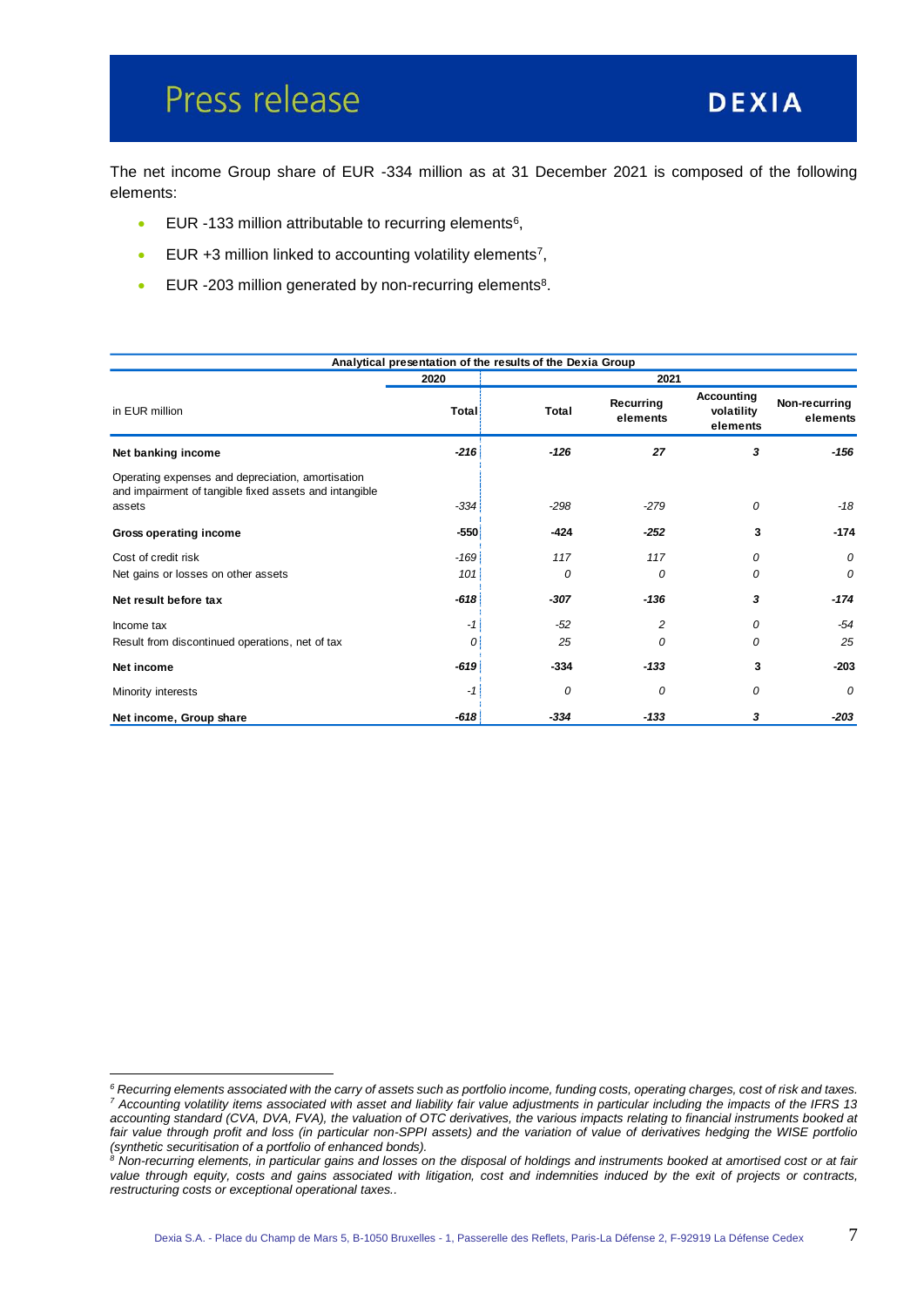#### **Recurring elements**

| <b>Recurring elements</b>                                                             |        |               |  |  |
|---------------------------------------------------------------------------------------|--------|---------------|--|--|
| in EUR million                                                                        | 2020   | 2021          |  |  |
| Net banking income                                                                    | 1      | 27            |  |  |
| Operating expenses and depreciation,<br>amortisation and impairment of tangible fixed |        |               |  |  |
| assets and intangible assets                                                          | -307   | $-279$        |  |  |
| o/w Expenses excl. operational taxes                                                  | $-243$ | $-225$        |  |  |
| o/w Operational taxes                                                                 | -64    | -54           |  |  |
| <b>Gross operating income</b>                                                         | -306   | $-252$        |  |  |
| Cost of credit risk                                                                   | $-169$ | 117           |  |  |
| Net result before tax                                                                 | -475   | $-136$        |  |  |
| Income tax                                                                            | $-1$   | $\mathcal{P}$ |  |  |
| Net income                                                                            | -476   | $-133$        |  |  |
| Minority interests                                                                    | -1     | 0             |  |  |
| Net income, Group share                                                               | -475   | -133          |  |  |

The net income Group share from recurring items was EUR -133 million as at 31 December 2021, compared to EUR -475 million at the end of December 2020.

The net banking income mainly reflects the net interest margin, which corresponds to the cost of carrying assets as well as the Group's transformation result. The net interest margin increased by EUR 25 million compared to 31 December 2020, to EUR +37 million as at 31 December 2021, mainly due to the decrease of the cash collateral cost over the year.

At EUR -279 million, costs are down by EUR -28 million compared to 31 December 2020. This mainly reflects efforts to control general operating expenses (EUR -17 million), as well as lower taxes and regulatory contributions (EUR -10 million), linked in particular to the reduction of contributions to the Single Resolution Fund and lower supervision costs.

The principal change in the recurring result compared to 31 December 2020 is the cost of risk. In 2020, the Covid-19 crisis had indeed materialised through an increase in expected losses, with the cost of risk amounting to EUR -169 million as at 31 December 2020 against EUR +117 million as at 31 December 2021. The cost of risk for the year is principally composed of:

 a reversal of collective provisions for a net amount of EUR +156 million, resulting from the update of macroeconomic scenarios used for the assessment of expected credit losses under IFRS 9, the move of the exposure on the Central Bank of Tunisia from Stage 2 to Stage 3 following the classification of the counterparty as "unlikely-to-pay", as well as the update of the calculation parameters and the evolution of the portfolio (rating changes, disposals, natural amortisation),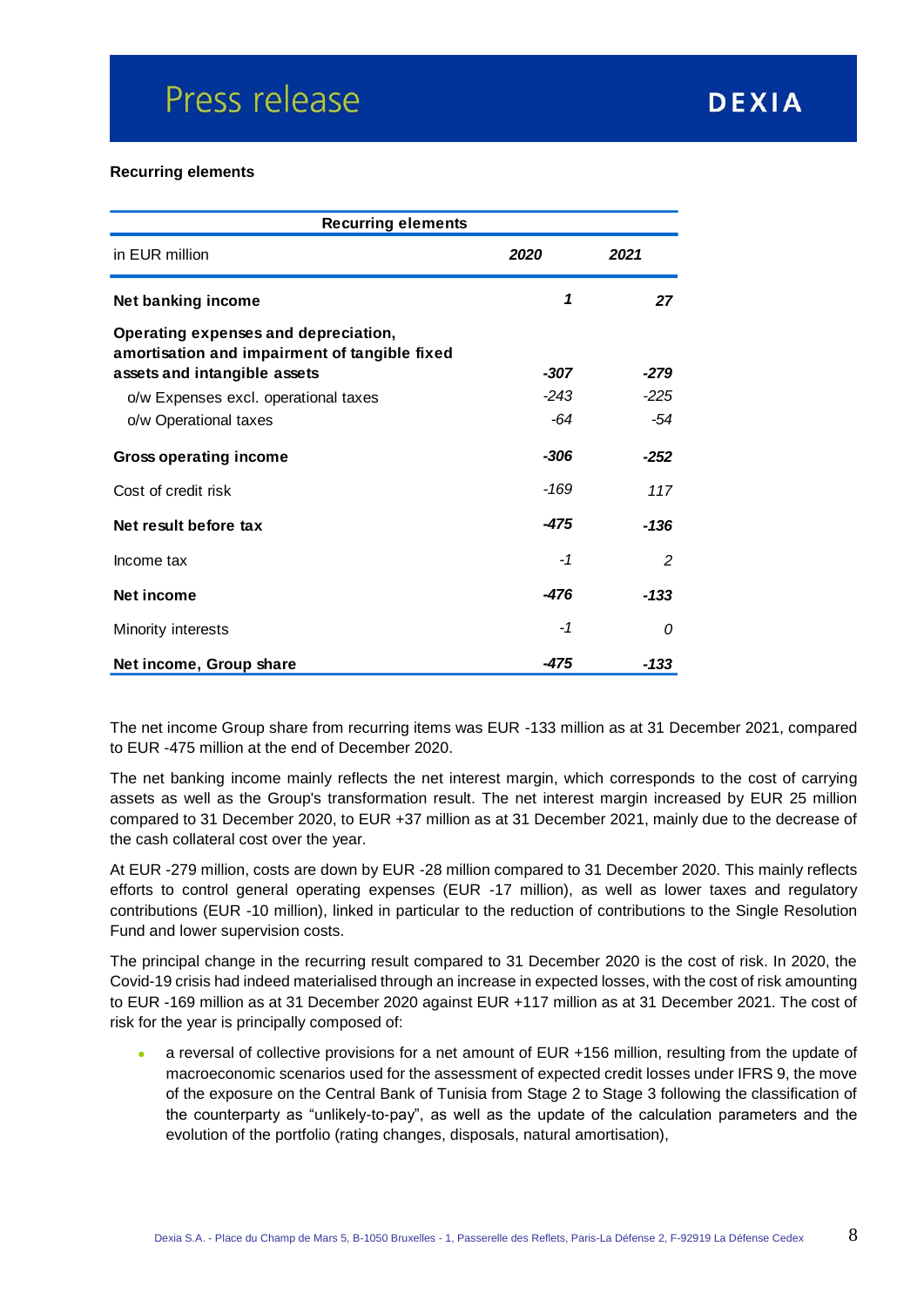an increase in specific provisions of EUR -30 million. The impact of the additional provisioning on Tunisia following the move of the exposure to Stage 3 was partially offset by reversals, in particular related to the total or partial early repayment of certain exposures.

Taxes amounted to EUR +2 million.

#### **Accounting volatility elements**

Driven by the positive contribution related to the reform of the benchmarks (IBOR), the accounting volatility elements generated a slightly positive impact of EUR +3 million at the end of December 2021 against EUR -31 million at the end of December 2020. The main components of the result for the year are:

- an unfavourable impact (EUR -151 million) on fair value hedging inefficiencies, linked to the evolution of market parameters, in particular the tightening of spreads on Currency Basis Swaps and on BOR-OIS, partially offset by the increase of interest rates in EUR and GBP,
- EUR +117 million income related to the transition of fair value hedging derivative contracts indexed on GBP LIBOR within the context of the benchmark reform (cf. Significant events and transactions section of this Press Release),
- a positive variation in the value of assets classified at fair value through profit or loss (EUR +19 million),
- a neutral effect of the Funding Value Adjustment (FVA), the Credit Value Adjustment (CVA) and the Debt Valuation Adjustment (DVA).

| <b>Non-recurring elements</b>                                                                                      |        |        |  |  |  |
|--------------------------------------------------------------------------------------------------------------------|--------|--------|--|--|--|
| in EUR million                                                                                                     | 2020   | 2021   |  |  |  |
| Net banking income                                                                                                 | -186   | $-156$ |  |  |  |
| Operating expenses and depreciation, amortisation and<br>impairment of tangible fixed assets and intangible assets | $-27$  | -18    |  |  |  |
| o/w Expenses excl. operational taxes                                                                               | $-26$  | -17    |  |  |  |
| o/w Operational taxes                                                                                              | -1     | $-1$   |  |  |  |
| Gross operating income                                                                                             | $-213$ | $-174$ |  |  |  |
| Cost of credit risk                                                                                                | 0      | 0      |  |  |  |
| Net gains or losses on other assets                                                                                | 101    | 0      |  |  |  |
| Net result before tax                                                                                              | $-112$ | -174   |  |  |  |
| Income tax                                                                                                         | 0      | -54    |  |  |  |
| Result of discontinued operations, net of tax                                                                      | 0      | 25     |  |  |  |
| Net income                                                                                                         | -112   | $-203$ |  |  |  |
| Minority interests                                                                                                 | 0      | 0      |  |  |  |
| Net income, Group share                                                                                            | -112   | -203   |  |  |  |

#### **Non-recurring elements**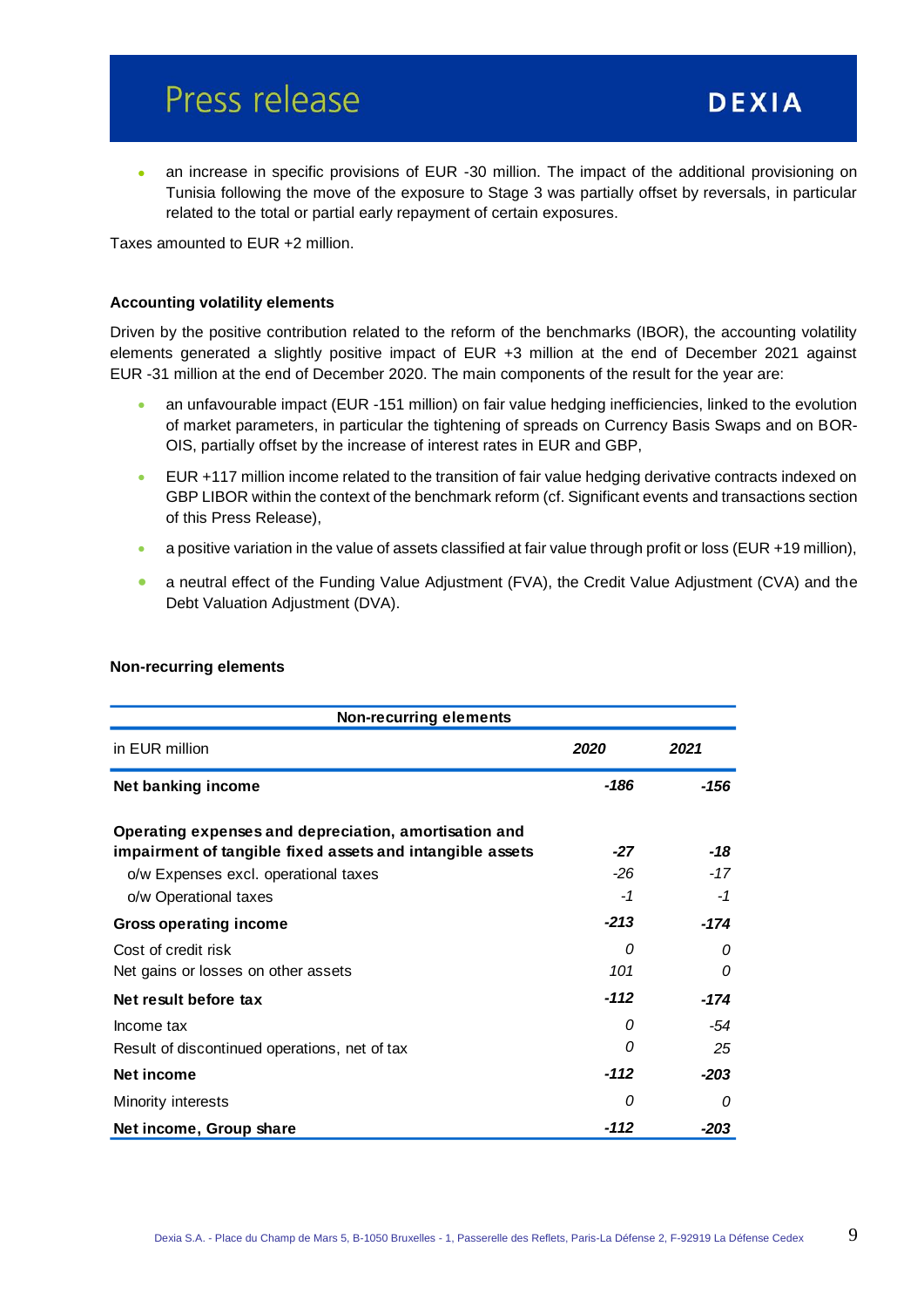Non-recurring items amounted to EUR -203 million as at 31 December 2021 compared to EUR -112 million as at 31 December 2020 and include:

- losses related to asset disposals under the programme validated in 2019, for an amount of EUR -130 million, against EUR -72 million at the end of 2020,
- a net negative impact of litigation provisions of EUR -32 million,
- an impact of EUR -18 million, mainly related to restructuring and transformation costs, within the context of the Group's resolution,
- EUR +25 million from the settlement of a dispute involving a former subsidiary of the Group, recorded in the result of discontinued operations,
- a deferred tax charge of EUR -54 million, related to the transfer of Dexia Crediop shares to Dexia Crédit Local Dublin (cf. Significant events and transactions section of this Press Release).

## **3. Evolution of the balance sheet, solvency and liquidity situation of the Group**

#### *A – Balance sheet and solvency*

- *Balance sheet down by 14% compared to the end of 2020, to EUR 98.7 billion as at 31 December 2021, due to higher interest rates and the dynamics of asset disposals*
- *Robust Total Capital Ratio at 31.6% as at 31 December 2021, compared to 28.5% as at 31 December 2020*

#### **a – Annual balance sheet evolution**

As at 31 December 2021, the Group's consolidated balance sheet total amounted to EUR 98.7 billion, compared to EUR 114.4 billion as at 31 December 2020, i.e. a decrease of EUR 15.8 billion, driven by the rise in interest rates and the dynamic reduction of the portfolios.

The asset portfolio now stands at EUR 35.6 billion, composed of EUR 20 billion in bonds and EUR 15.6 billion in loans, mainly denominated in euros. It includes Italian sovereign and European public sector exposures (France, Italy, Spain, Portugal) as well as residual UK, US and Japanese asset portfolios.

On the assets side and at constant exchange rates, the decrease of the balance sheet is explained by the improvement of fair value items and posted cash collateral (EUR -12 billion) and by the reduction of the asset portfolio (EUR -6.2 billion).

On the liabilities side and at constant exchange rate, the evolution of the balance sheet is mainly due to the reduction of the stock of market funding (EUR -8.8 billion) and to the decrease of fair value items and cash collateral received (EUR -8.7 billion).

Over the year, the impact of exchange rate variations on the evolution of the balance sheet was significant and amounted to EUR +2.3 billion, taking into account the depreciation of the euro, notably against the pound sterling and the US dollar.

#### **b - Solvency**

As at 31 December 2021, the total capital of the Dexia Group amounted to EUR 6.5 billion, against EUR 6.9 billion as at 31 December 2020. This decrease is mainly due to the negative net result of the year (EUR -334 million).

As at 31 December 2021, two significant items are deducted from regulatory capital, in line with European Central Bank (ECB) requirements: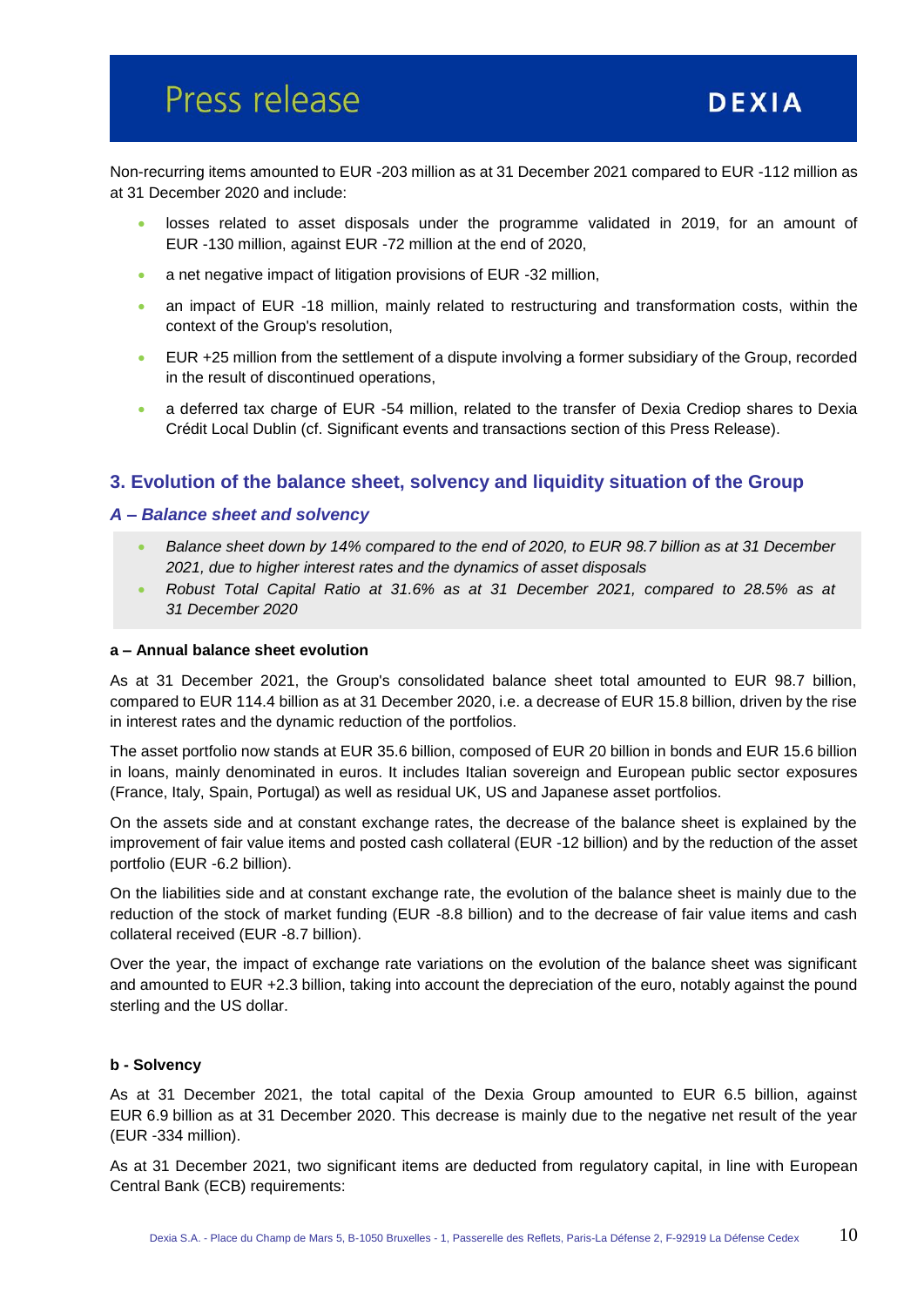- the theoretical loss amount corresponding to the remediation of non-compliance with the large exposures ratio which amounts to EUR  $-51$  million<sup>9</sup>,
- the amount of irrevocable payment undertakings (IPC) to resolution funds and other guarantee funds, which amounts to EUR -68 million.

Furthermore, following the on-site inspection on credit risk carried out in 2018, the ECB issued a number of recommendations. As a consequence, Dexia deducted from its prudential equity an amount of EUR -35 million as a supplement for specific provisions.

The additional value adjustments taken into account in the regulatory capital within the framework of the Prudent Valuation Adjustment (PVA) amount to EUR -173 million as at 31 December 2021, against EUR -190 million as at 31 December 2020. It should be noted that the increase of the diversification factor authorised by the CRR Quick Fix validated by the European Parliament in June 2020, which had generated a positive impact of EUR +59 million as at 31 December 2020, was not renewed in 2021.

The impact of the 50% mitigation of the effect of the increase in the level of expected credit loss provisions due to the application of IFRS 9 (static phase-in) amounted to +88 million as at 31 December 2021.

Finally, against the background of the Covid-19 crisis, Dexia made use, in 2020 and 2021, of the temporary adjustment to the CRR allowing the reintegration in regulatory capital of any new expected credit losses booked under IFRS 9 (dynamic phase-in). Taking into account the improvement of the situation at the end of 2021, Dexia has not recorded any amount for the dynamic phase-in as at 31 December 2021. The impact was EUR +152 million as at 31 December 2021.

As at 31 December 2021, risk-weighted assets amounted to EUR 20.6 billion against EUR 24.2 billion at the end of December 2020, of which EUR 18.6 billion for credit risk, EUR 985 million for market risk and EUR 1 billion for operational risk. The EUR 3.6 billion decrease in credit risk-weighted assets during the year is mainly attributable to the sustained pace of reduction of the asset portfolio.

Taking these elements into account, Dexia's Total Capital Ratio amounted to 31.6% as at 31 December 2021, against 28.5% at the end of 2020, a level higher than the minimum of 11.25% required for the year 2021 by the Supervisory Review and Evaluation Process (SREP).

As at 31 December 2021, Dexia Crédit Local's Total Capital Ratio was also above the minimum requirements at 27.6%, compared to 24.7% as at 31 December 2020.

On 29 October 2021, the ACPR informed Dexia that the total capital requirement of 11.25% on a consolidated basis was maintained in 2022. This level includes a minimum capital requirement of 8% (Pillar 1) and an additional capital level of 3.25% (P2R - Pillar 2 requirement) to be covered at least by 56.25% by Common Equity Tier 1 and 75% by Tier 1 capital.

The temporary easing measures taken by the ECB in April 2020, involving the relaxation of the capital conservation buffer and additional capital (P2G - Pillar 2 guidance), remain applicable in 2022. The High Council for Financial Stability has also decided to maintain the level of countercyclical buffer at 0% in 2022. The Bank of England has announced an increase in the countercyclical buffer to 1% from 13 December 2022.

Including the impact of the countercyclical buffer on UK exposures, estimated at 0.5%, Dexia's capital requirement will amount to 11.25% in the first three quarters of 2022 and 11.75% in the fourth quarter of 2022.

On 5 February 2021, the ACPR also confirmed to Dexia the maintenance, until 30 June 2022, of a tolerance which allows it to deduct from its Common Equity Tier 1 regulatory capital the economic impact of remedying a breach of the large exposure ratio for a sovereign exposure.

 $\overline{a}$ 

*<sup>9</sup> Cf. Dexia Press Releases dated 5 February and 26 July 2018, available at www.dexia.com.*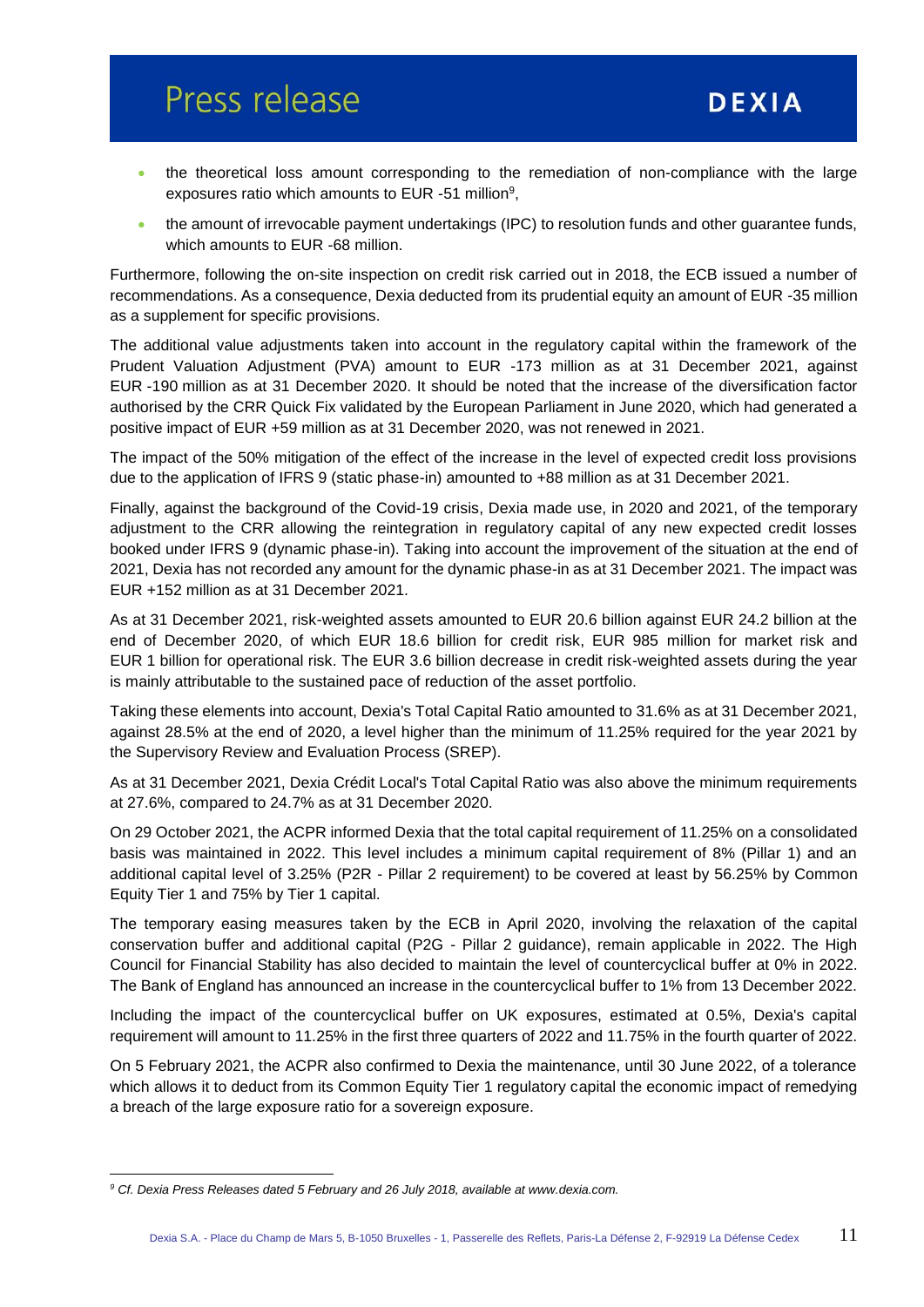As Dexia has a significant level of concentration of certain exposures, which could be further accentuated with the decrease of the portfolio, the Group has taken measures to protect its large exposures, in particular via insurers.

### *B – Evolution of the Dexia Group liquidity situation*

- *Confirmed resilience of the funding model: annual long-term refinancing programme completed by July 2021*
- *Outstanding funding down, as a result of the reduction of the asset portfolio and of cash collateral*
- *High LCR level, in line with the strategy validated in 2017*
- *Liquidity reserve of EUR 13 billion at the end of 2021, calibrated for the end of the access to the European Central Bank facilities on 31 December 2021*

After a year 2020 strongly impacted by the Covid-19 pandemic, the stabilisation of the markets continued in 2021, thanks in particular to the support of central banks. In these favourable conditions, Dexia Crédit Local maintained a sustained execution dynamic of its annual long-term funding programme, completed in July 2021. Five public transactions were launched in euros, pounds sterling and US dollars, for a total amount of EUR 5 billion. All attracted strong investor interest.

The strategies of diversifying funding sources, in terms both of instruments and of currencies, and of maintaining a comfortable liquidity cushion, proved to be relevant. In addition, they allowed the Group flexibility in the execution of its refinancing programme and increased its resilience to stressed market conditions.

Overall, the outstanding amount of funding was down by EUR 7.7 billion compared to 31 December 2020, to EUR 61.6 billion as at 31 December 2021. This evolution is due to the reduction of the asset portfolio and cash collateral (EUR -3.9 billion), of which the net amount was EUR +19 billion as at 31 December 2021, following the rise in interest rates.

In terms of funding mix, secured funding amounted to EUR 11.7 billion as at 31 December 2021 and Stateguaranteed funding represented 78% of outstanding funding, i.e. EUR 48 billion. The Group's liquidity reserve amounted to EUR 13.1 billion, of which EUR 11.1 billion in cash. The Group has no longer had access to European Central Bank refinancing since 1 January 2022 and this has mechanically reduced the proportion of reserves which can be mobilised in the event of stress. The eligible securities were partly used to raise secured funding and partly deposited on the EUREX and RepoClear platforms to reconstitute liquidity reserves.

At the same date, the Group's Liquidity Coverage Ratio (LCR) stood at 176% compared with 222% at 31 December 2020. This decrease is the result of the Group's efforts to optimise the liquidity reserve. The LCR ratio is also respected at the level of the subsidiaries, each exceeding the minimum requirement of 100%. The group's Net Stable Funding Ratio (NSFR) stands at 163%, compared to 136% at 31 December 2020.

At the beginning of 2022, Dexia is closely monitoring the geopolitical situation in Eastern Europe and its impact on the financial markets. At this stage, Dexia has not observed any deterioration on the short-term guaranteed debt market or on the secured funding market. Moreover, the Group has a liquidity reserve calibrated to enable it to cope with stressed market conditions.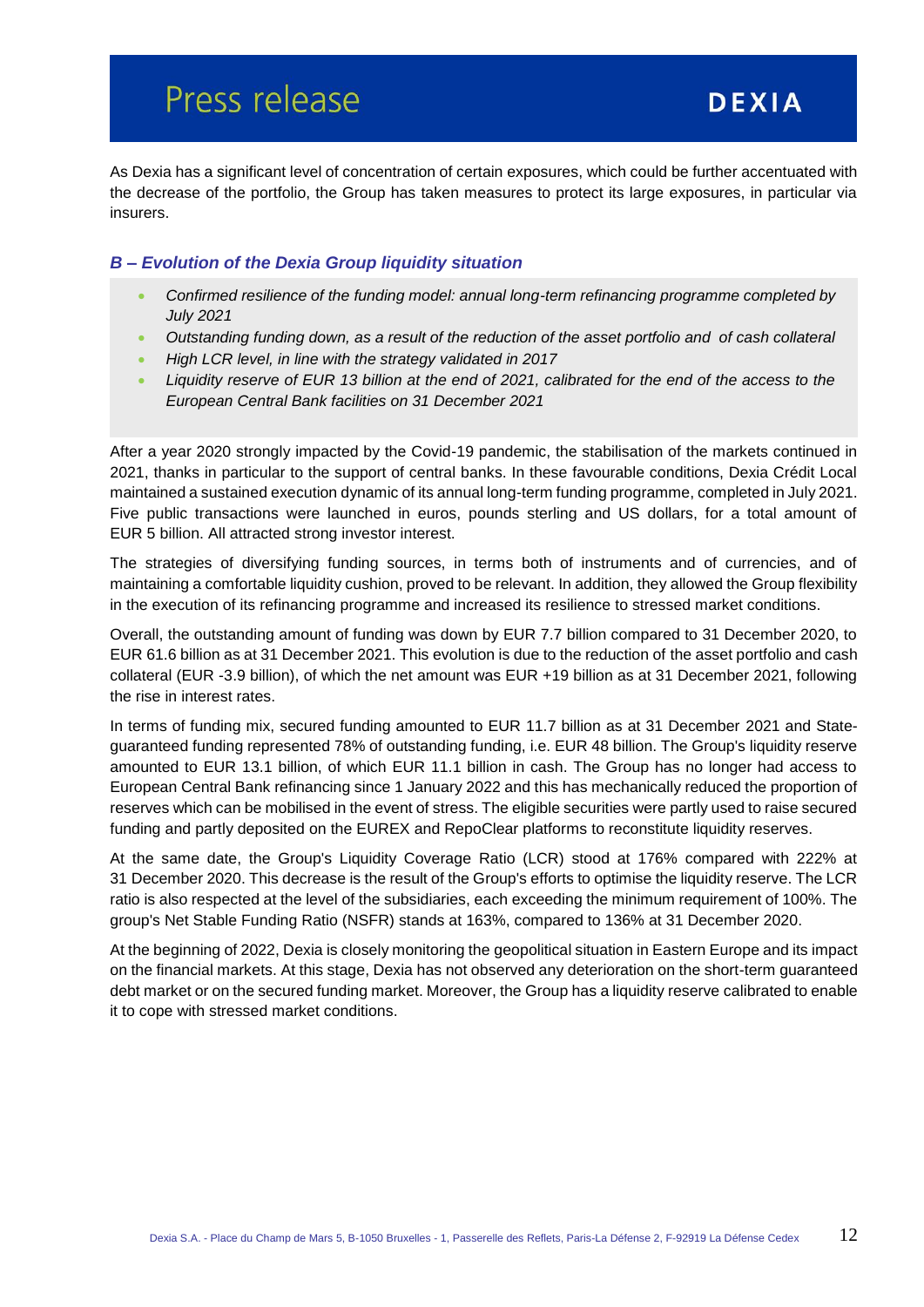## **Appendices**

 $\overline{a}$ 

#### **Appendix 1 – Going concern**

The Dexia consolidated financial statements as at 31 December 2021 have been prepared in accordance with the going concern accounting rules under IAS 1 § 25 and 26. This involves a certain number of assumptions constituting the business plan underlying the Group's resolution which was the subject of a decision by the European Commission in December 2012 and reassessed on the basis of the elements available at the date of closing the accounts.

The main assumptions used by management to prepare the consolidated financial statements for the year ended 31 December 2021 and the areas of uncertainty, reinforced in particular by the situation related to the Covid-19 pandemic, are summarised below:

- The business plan assumes the maintenance of the banking licence of Dexia Crédit Local as well as the maintenance of the rating of Dexia Crédit Local at a level equivalent or higher than Investment Grade.
- The continuation of the resolution assumes that Dexia maintains a good funding capacity which relies in particular on the appetite of investors for the debt guaranteed by the Belgian and French States as well as on the Group's ability to raise secured funding. Since 1 January 2022, Dexia Crédit Local's issues have benefited from the 2022 guarantee, which extends the 2013 guarantee, which expired on 31 December 2021 (cf. Significant events and transactions section of this Press Release).
- Although it manages these risks very proactively, the Dexia Group remains extremely sensitive to the evolution of the macroeconomic environment and to market parameters such as exchange rates, interest rates or credit spreads. An unfavourable evolution of these parameters in the long term could weigh on the Group's liquidity and solvency level. It could also have an impact on the valuation of assets, financial liabilities or OTC derivatives, the changes in the fair value of which are recognised in the income statement or through equity and are likely to result in a change in the Group's regulatory capital level.
- Until their effective disposal, Dexia remains exposed to the evolution of the fair value of the assets targeted for sale within the context of the deleveraging programme validated by the Board of Directors in 2019<sup>10</sup>. Nevertheless, the successful execution of this plan has significantly reduced this source of sensitivity, which at 31 December 2021 amounted to EUR 2.2 million per basis point for all assets measured at fair value, of which EUR 1.5 million per basis point for the assets targeted for sale in the context of the deleveraging programme.
- The Group is also exposed to certain operational risks, specific to the resolution environment in which it operates and which have been reinforced by the teleworking context imposed by the Covid-19 pandemic.
- Finally, residual uncertainties related, for example, to new developments in accounting and prudential rules over the duration of the Group's resolution could lead to a significant change in the initially anticipated resolution trajectory.

In assessing the appropriateness of the going concern basis, management has considered each of these assumptions and areas of uncertainty.

 Since the Group entered into orderly resolution, Dexia has continuously reduced its funding requirement and extended the maturity of the funding raised, with a view to prudent liquidity management. The acceleration of asset sales decided in the summer of 2019 has in particular allowed a significant reduction in the Group's funding requirement, particularly in US dollars. In particular, in

*<sup>10</sup> Impact on debt reduction in 2022 of the plan validated by the Board of Directors on 19 July 2019.*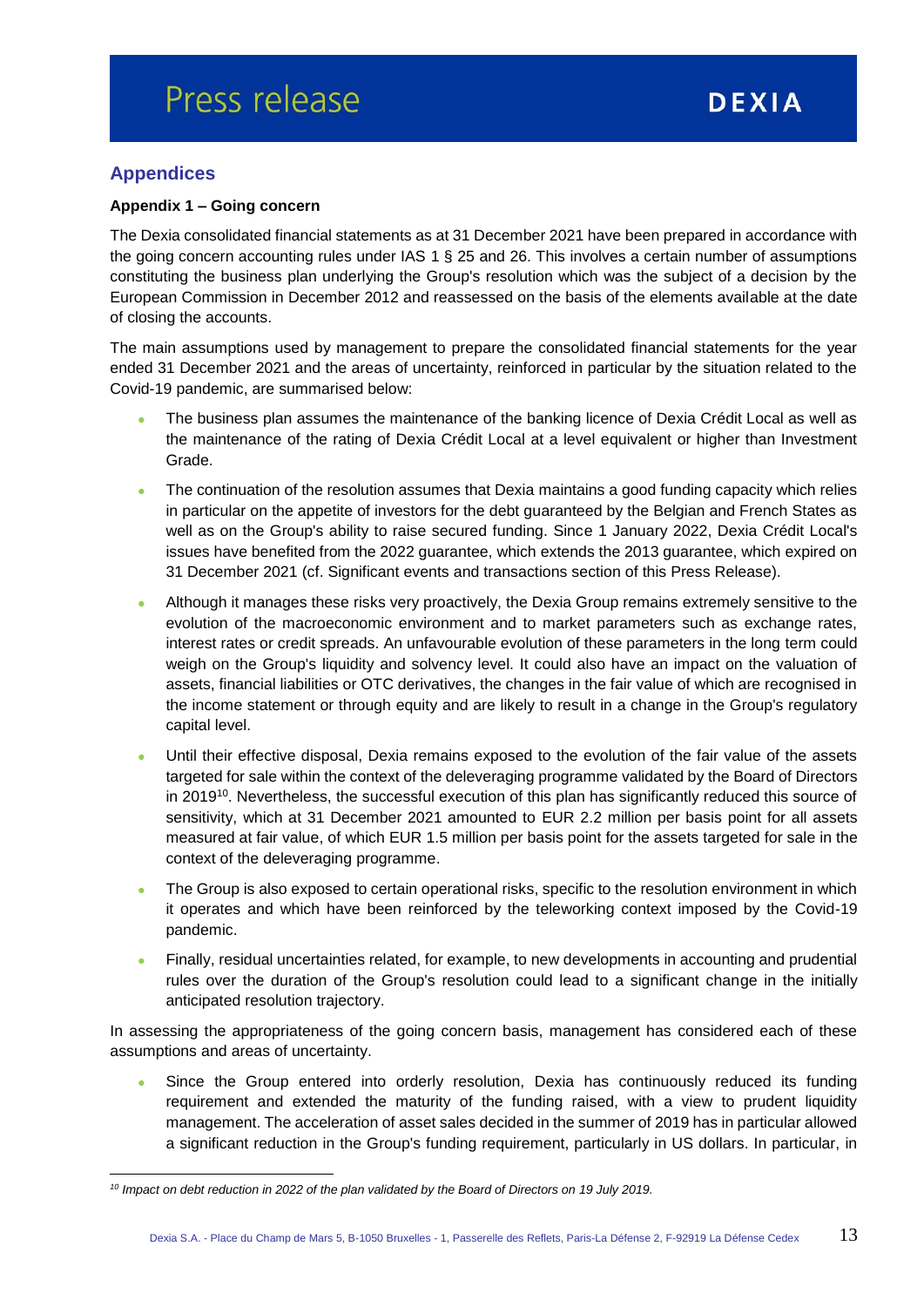2021, the funding requirement was reduced by EUR 7.7 billion to EUR 61.6 billion as at 31 December 2021. Furthermore, during 2021, the Group maintained a sustained execution of its funding programme, enabling it to complete its annual long-term refinancing programme in July. Five longterm public transactions were launched by Dexia Crédit Local in euros, pounds sterling and US dollars, for a total amount of EUR 5 billion. Indeed, Dexia was able to maintain a liquidity reserve deemed adequate with the restriction of access to European Central Bank (ECB) funding effective since 1 January 2022<sup>11</sup>. This liquidity reserve amounted to EUR 13.1 billion, of which EUR 11.1 billion in cash as at 31 December 2021.

- Within the framework of half-yearly reviews, an update of the Group's financial projections was presented to Dexia's Board of Directors on 16 December 2021. It includes a "central" macroeconomic scenario, based on the ECB reference scenario published in June 2021, supplemented by the scenarios published by the national central banks when available. This central scenario takes into account a strong economic recovery after the 2020 shock. However, Dexia considered this scenario to be too favourable as the effect of the 2020 shock on defaults is delayed in time. Therefore, a cautious approach was adopted, taking into account the macroeconomic evolution since the beginning of the crisis and not only from the end of 2020. For example, the GDP growth for the euro area used for 2021 in the point-in-time parameters (-2.5%) is the aggregate of the GDP evolution observed in 2020 (-6.8%) and the GDP projection for 2021 in the ECB scenario (+4.6%).
- Management has also taken into account the constraints and uncertainties of its operating model as well as the risks related to the continuity of operations, inherent to Dexia's specific character as a bank in resolution.

Consequently, after having taken all these elements and uncertainties into account, Dexia's management confirms that as at 31 December 2021, they do not call into question the fundamentals of the orderly resolution of the Group or the assessment of the application of the going concern assumption. Therefore, the consolidated financial statements can be prepared in accordance with the going concern basis under IAS 1 § 25 and 26.

#### **Appendix 2 – Remuneration of the extended funding guarantee as at 1 January 2022**

The remuneration of the guarantor States pursuant to the 2022 guarantee comprises a basic remuneration and a conditional deferred commission. This particular remuneration structure allows the full implementation of the burden-sharing principle which underlies the orderly resolution of Dexia and which imposes a requirement that any improvement in the financial situation of Dexia benefits only the States as shareholders and guarantors.

The basic remuneration is 5 basis points per annum on the guaranteed amounts outstanding, payable monthly. This commission would also be increased by a conditional deferred commission, payable in the event that two conditions materialise. These two conditions are cumulative and are set out in the Decision of the European Commission of 27 September 2019, i.e. (i) Dexia Crédit Local and Dexia may become liable to the holders of hybrid Tier 1 securities bearing the ISIN code FR0010251421 and XS0273230572 respectively, which means in practice that Dexia Crédit Local or Dexia may be put into liquidation, and (ii) Dexia Crédit Local no longer has the authorisation as a credit institution provided for in Article L. 511-10 of the Monetary and Financial Code.

The pricing of this commission will be progressive as from 2022 and will reach an annual rate of 135 basis points in 2027 on outstanding amounts issued under the extended guarantee framework. This commission applies to the outstanding guaranteed debt issued by Dexia Crédit Local and is guaranteed by Dexia SA.

 $\overline{a}$ 

*<sup>11</sup> On 21 July 2017 the ECB announced the end of access to the Euro-system for liquidation structures as from 31 December 2021.*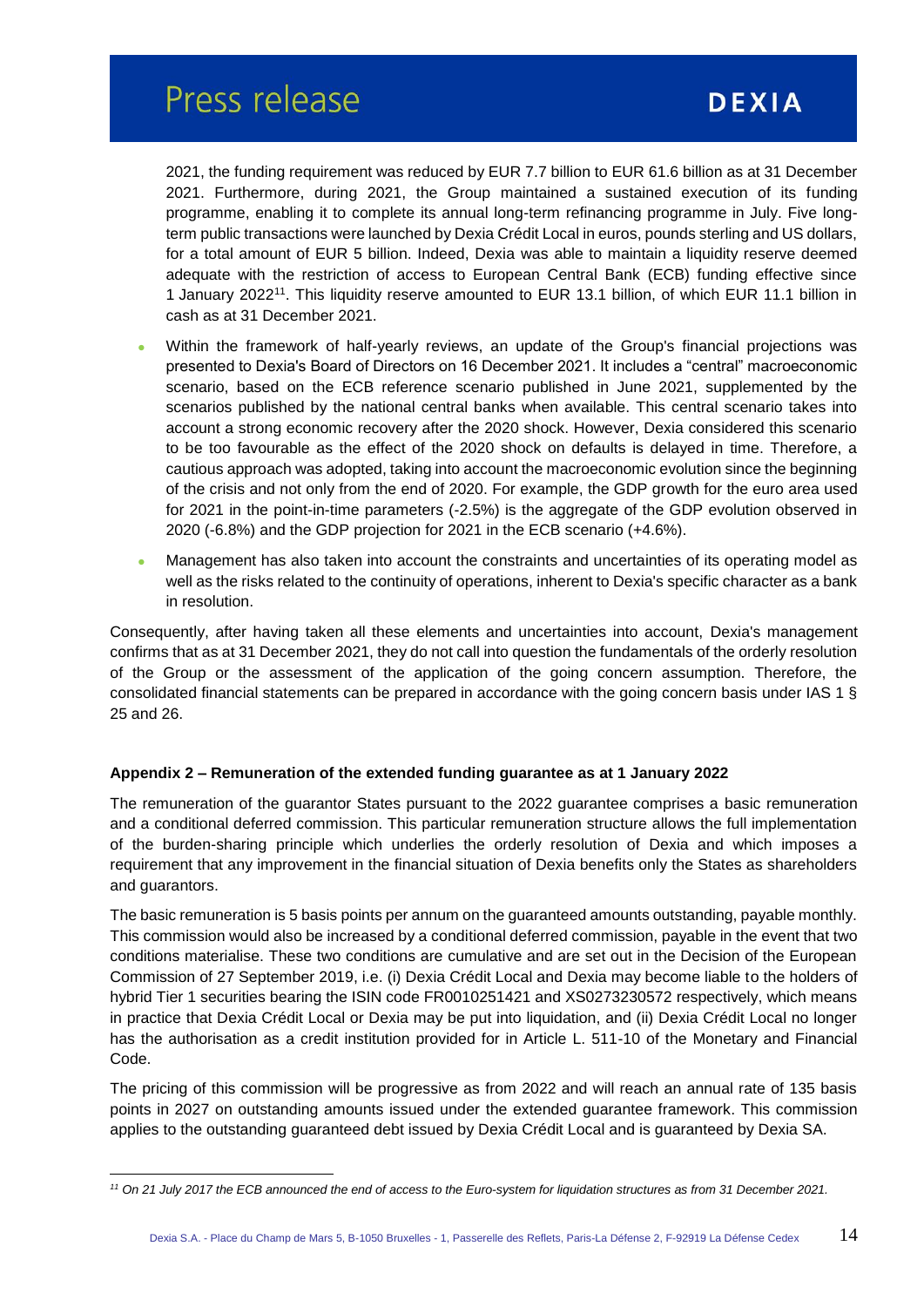The accounting treatments of these payments to the guarantor States have been the subject of detailed analyses by Dexia.

From an accounting point of view, the treatment is different in the consolidated accounts under IFRS of Dexia and Dexia Crédit Local as well as in the social accounts under French GAAP of Dexia Crédit Local. There is no impact in the Belgian GAAP financial statements of Dexia, as the commission applies to the outstanding guaranteed debt issued by Dexia Crédit Local.

In 2022, the amount recorded in the accounts for the conditional deferred commission will be insignificant, in the order of EUR 5 million. For the coming years, the amount will depend on the amount to be funded, which is influenced by various factors, in particular the evolution of interest rates.

## **Net banking income** *-216 -126* Operating expenses and depreciation, amortisation and impairment of tangible fixed assets and **Consolidated income statement - ANC format** in EUR million *2020 2021*

#### **Appendix 3 – Consolidated income statement (data not audited)**

| Operating expenses and depreciation, amortisation<br>and impairment of tangible fixed assets and<br>intangible assets | -334   | -298  |
|-----------------------------------------------------------------------------------------------------------------------|--------|-------|
| Gross operating income                                                                                                | -550   | -424  |
| Cost of credit risk                                                                                                   | -169   | 117   |
| Net gains or losses on other assets                                                                                   | 101    | 0     |
| Net result before tax                                                                                                 | -618   | -307  |
| Income tax                                                                                                            | -1     | $-52$ |
| Result from discontinued operations, net of tax*                                                                      | 0      | 25    |
| Net income                                                                                                            | $-619$ | -334  |
| Minority interests                                                                                                    | -1     | 0     |
| Net income, Group share                                                                                               | -618   | -334  |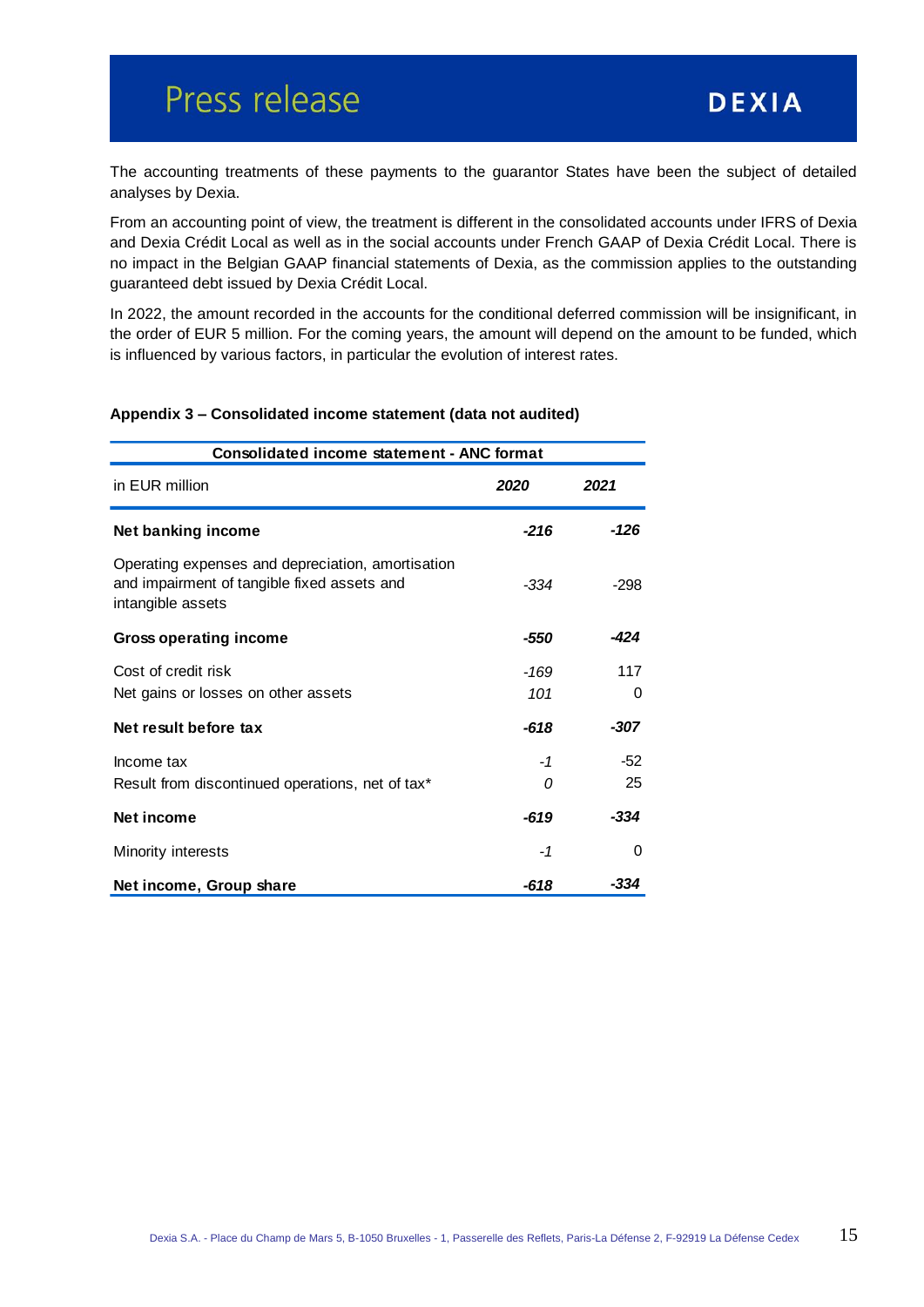#### **Appendix 4 – Simplified balance sheet (date not audited)**

| <b>Balance sheet key figures</b>                                  |            |            |  |  |  |
|-------------------------------------------------------------------|------------|------------|--|--|--|
| in EUR million                                                    | 31-12-2020 | 31-12-2021 |  |  |  |
| <b>Total assets</b>                                               | 114 427    | 98.650     |  |  |  |
| of which                                                          |            |            |  |  |  |
| Cash and central banks                                            | 9866       | 9.753      |  |  |  |
| Financial assets at fair value through profit or loss             | 12 950     | 9.280      |  |  |  |
| Hedging derivatives                                               | 1 2 6 3    | 662        |  |  |  |
| Financial assets at fair value through other comprehensive income | 3 3 6 9    | 1.902      |  |  |  |
| Financial assets at amortised cost - Debt securities              | 37 332     | 34.767     |  |  |  |
| Financial assets at amortised cost - Interbank loans and advances | 21 507     | 17.308     |  |  |  |
| Financial assets at amortised cost - Customer loans and advances  | 27 532     | 24.506     |  |  |  |
| <b>Total liabilities</b>                                          | 107 740    | 92.083     |  |  |  |
| of which                                                          |            |            |  |  |  |
| Financial liabilities at fair value through profit or loss        | 12 5 25    | 10.116     |  |  |  |
| Hedging derivatives                                               | 20 548     | 16.714     |  |  |  |
| Interbank borrowings and deposits                                 | 9831       | 6.451      |  |  |  |
| Customer borrowings and deposits                                  | 6824       | 8.819      |  |  |  |
| Debt securities                                                   | 57 360     | 49.406     |  |  |  |
| <b>Total equity</b>                                               | 6687       | 6.567      |  |  |  |
| of which                                                          |            |            |  |  |  |
| Equity, Group share                                               | 6631       | 6.511      |  |  |  |

#### **Appendix 5 – Capital dequacy (data not audited)**

| in EUR million             | $31 - 12 - 20$ | $31 - 12 - 21$ |
|----------------------------|----------------|----------------|
| Common Equity Tier 1       | 6795           | 6.410          |
| <b>Total Capital</b>       | 6891           | 6.506          |
| Risk-weighted assets       | 24 196         | 20.580         |
| Common Equity Tier 1 ratio | 28,1%          | 31,1%          |
| <b>Total Capital ratio</b> | 28,5%          | 31,6%          |

#### **Appendix 6 – Credit risk exposure (data not audited)**

As from 1 January 2021, Dexia has changed the EAD used for external communication purposes to be consistent with the EAD used in COREP reporting. To this end, Dexia now publishes an EAD net of provisions as defined by IFRS 9. The total impact of this change on the EAD amount as at 31 December 2020 is very limited, at EUR 26 million. In order to allow comparison between different periods, a column has been added to the exposure tables published in this Press Release.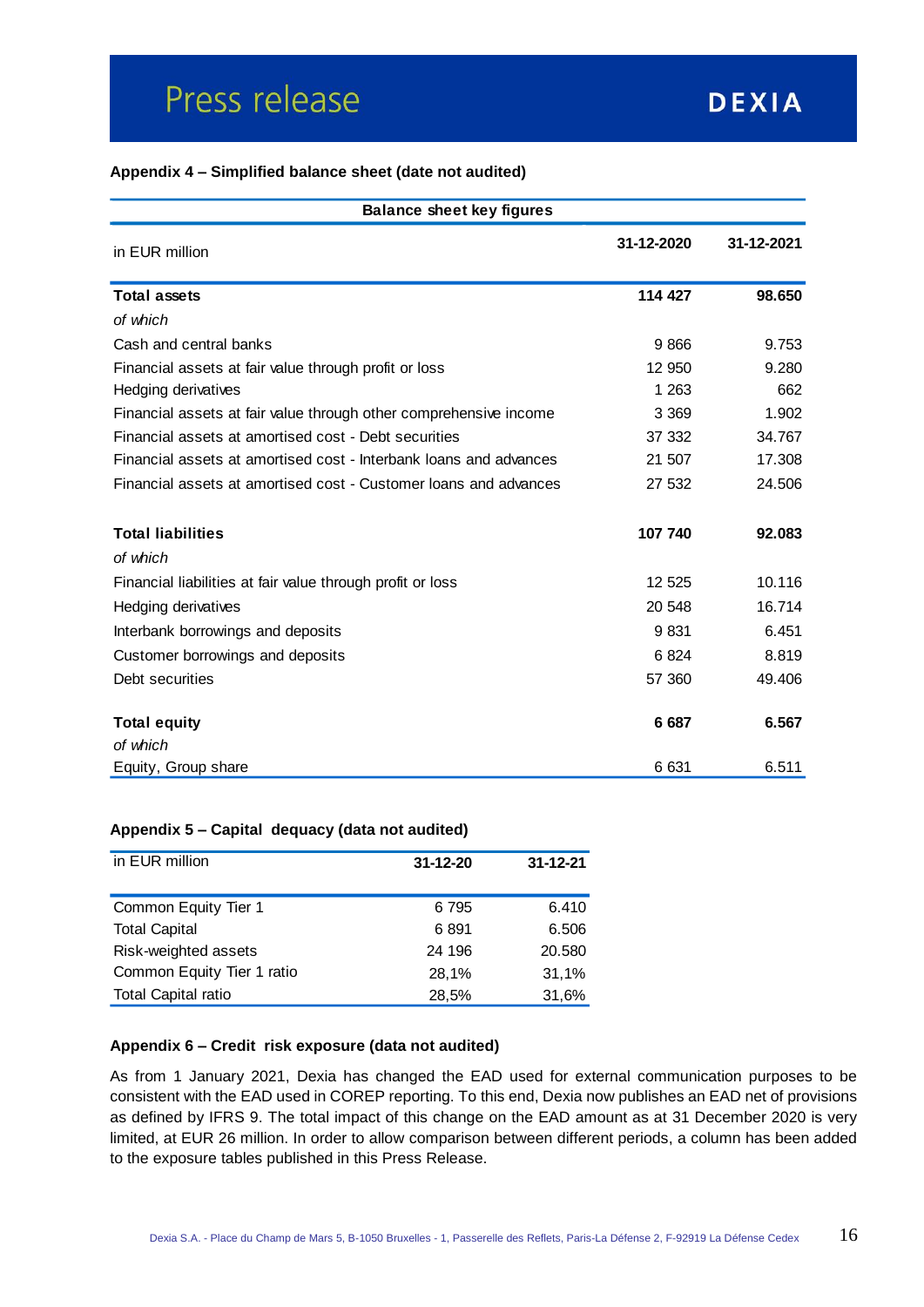| Exposure by geographic region |                            |                  |                  |  |  |
|-------------------------------|----------------------------|------------------|------------------|--|--|
|                               | 31-12-20<br>$31 - 12 - 21$ |                  |                  |  |  |
| in EUR million                | <b>EAD IFRS</b>            | <b>EAD COREP</b> | <b>EAD COREP</b> |  |  |
| France                        | 20.962                     | 21.041           | 19.594           |  |  |
| United Kingdom                | 20.648                     | 20.549           | 18.116           |  |  |
| Italy                         | 18.643                     | 18.485           | 16.335           |  |  |
| Spain                         | 4.646                      | 4.602            | 3.890            |  |  |
| <b>United States</b>          | 4.628                      | 4.626            | 3.697            |  |  |
| Portugal                      | 3.673                      | 3.666            | 3.381            |  |  |
| Japan                         | 3.083                      | 3.073            | 2.873            |  |  |
| Other European countries      | 2.551                      | 2.538            | 2.396            |  |  |
| Germany                       | 657                        | 645              | 743              |  |  |
| Central and Eastern Europe    | 857                        | 858              | 643              |  |  |
| Canada                        | 601                        | 592              | 378              |  |  |
| Scandinavian countries        | 92                         | 92               | 63               |  |  |
| South and Central America     | 37                         | 37               | 43               |  |  |
| Switzerland                   | 95                         | 95               | 31               |  |  |
| Southeast Asia                | 6                          | 6                | 5                |  |  |
| Other <sup>(1)</sup>          | 1.679                      | 1.979            | 1.628            |  |  |
| Total                         | 82.858                     | 82.884           | 73.816           |  |  |

(1) including supranationals, Austria.

As at 31 December 2021, Dexia had no direct exposure to Ukraine or Russia. The Group has an indirect exposure via the Croatian subsidiary of a Russian bank, the amount of which is not significant.

| Exposure by category of counterparty |                 |                  |                  |  |  |  |
|--------------------------------------|-----------------|------------------|------------------|--|--|--|
|                                      | 31-12-20        |                  | $31 - 12 - 21$   |  |  |  |
| in EUR million                       | <b>EAD IFRS</b> | <b>EAD COREP</b> | <b>EAD COREP</b> |  |  |  |
| Local public sector                  | 33.251          | 33.165           | 28.128           |  |  |  |
| Central governments                  | 28.595          | 28.421           | 26.458           |  |  |  |
| Project finance                      | 6.581           | 6.321            | 5.921            |  |  |  |
| Corporate                            | 5.585           | 5.567            | 5.827            |  |  |  |
| <b>Financial institutions</b>        | 6.218           | 6.184            | 4.491            |  |  |  |
| <b>Monolines</b>                     | 1.317           | 1.317            | 1.254            |  |  |  |
| ABS/MBS                              | 1.311           | 1.240            | 1.182            |  |  |  |
| Individuals, SME and self-employed   | 0               | 669              | 555              |  |  |  |
| Total                                | 82.858          | 82.884           | 73.816           |  |  |  |

| Exposure by rating (internal rating system) |                 |                  |                  |  |  |  |
|---------------------------------------------|-----------------|------------------|------------------|--|--|--|
|                                             | $31 - 12 - 20$  |                  | $31 - 12 - 21$   |  |  |  |
|                                             | <b>EAD IFRS</b> | <b>EAD COREP</b> | <b>EAD COREP</b> |  |  |  |
| AAA                                         | 19,82%          | 20,0%            | 21,2%            |  |  |  |
| AA                                          | 6,18%           | 6,2%             | 4,9%             |  |  |  |
| A                                           | 24,19%          | 24,1%            | 19,7%            |  |  |  |
| <b>BBB</b>                                  | 41,87%          | 41,5%            | 45,6%            |  |  |  |
| Non Investment Grade                        | 7,27%           | 7,1%             | 7,2%             |  |  |  |
| D                                           | 0,62%           | 0,5%             | 0,6%             |  |  |  |
| Not Rated                                   | 0,05%           | 0,7%             | 0,6%             |  |  |  |
| <b>Total</b>                                | 100%            | 100%             | 100%             |  |  |  |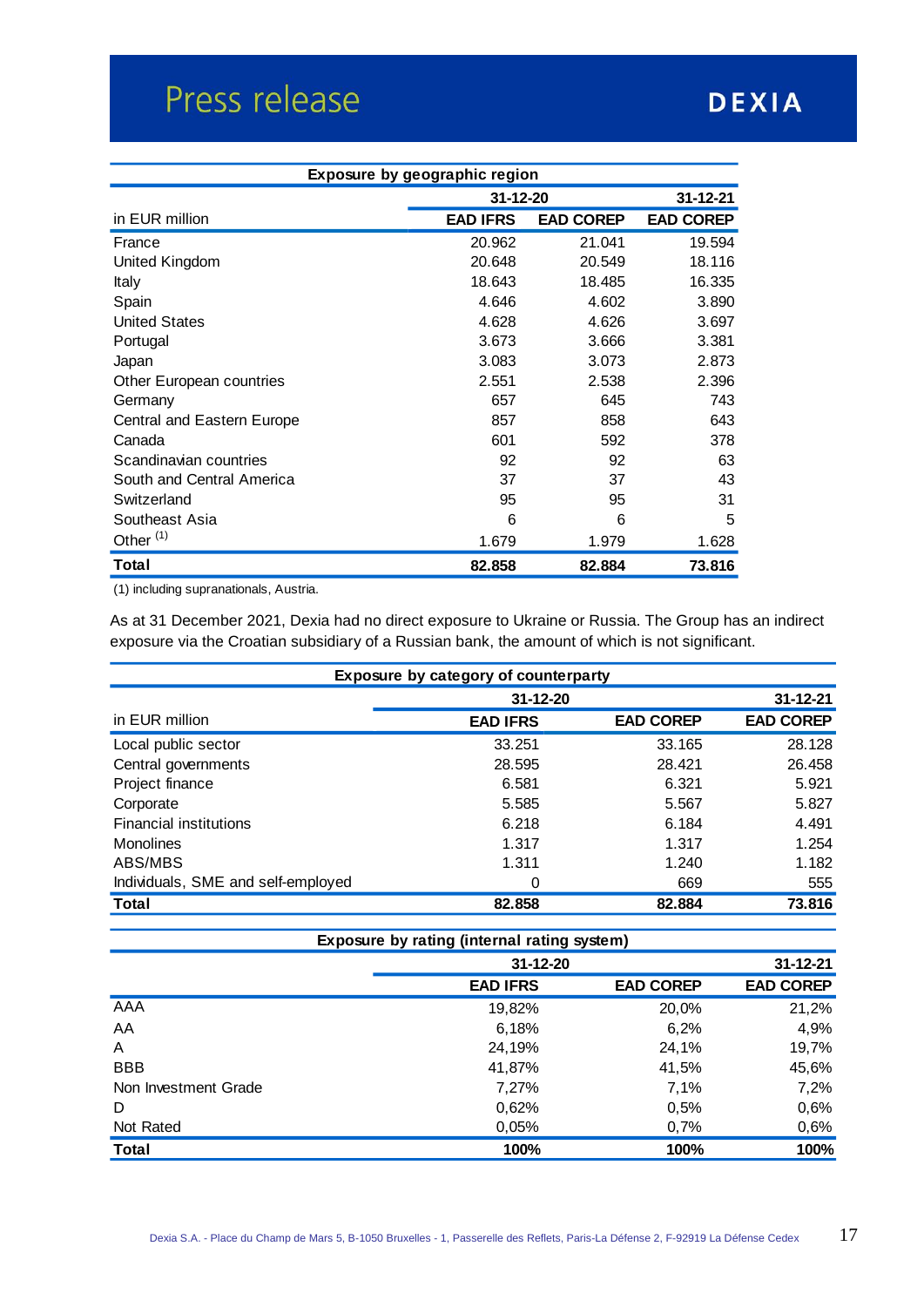### **Appendix 7 – Sector exposure of the Group (EAD on end counterparties – data not audited)**

| Group sector exposure to certain countries |              |                            |                                                    |              |                |                            |                  |                                                           |
|--------------------------------------------|--------------|----------------------------|----------------------------------------------------|--------------|----------------|----------------------------|------------------|-----------------------------------------------------------|
| in EUR million                             | <b>Total</b> | o/w local public<br>sector | o/w corporate and o/w financial<br>project finance | institutions | O/W<br>ABS/MBS | o/w sovereign<br>exposures | O/W<br>monolines | o/w other (incl<br>individuals, SME and<br>self-employed) |
| France                                     | 19.594       | 4.118                      | 1.969                                              | 1.488        | $\Omega$       | 11.475                     | 363              | 181                                                       |
| United Kingdom                             | 18.116       | 8.989                      | 6.563                                              | 542          | 1.158          | $\Omega$                   | 863              | $\Omega$                                                  |
| Italy                                      | 16.335       | 7.439                      | 62                                                 | 126          | 0              | 8.693                      | 0                | 15                                                        |
| Spain                                      | 3.890        | 2.683                      | 644                                                | 182          | 22             | 360                        | 0                | $\Omega$                                                  |
| <b>United States</b>                       | 3.697        | 1.326                      | 1.144                                              | 922          | 2              | 274                        | 28               | 2                                                         |
| Portugal                                   | 3.381        | 520                        | 33                                                 | $\mathbf 0$  | 0              | 2.827                      | 0                | $\Omega$                                                  |
| Japan                                      | 2.873        | 2.630                      | 0                                                  | 244          | 0              | 0                          | 0                | $\Omega$                                                  |

| Group sectorial exposure per rating |        |        |       |        |            |               |          |           |
|-------------------------------------|--------|--------|-------|--------|------------|---------------|----------|-----------|
| in EUR million                      | Total  | AAA    | ΑA    | A      | <b>BBB</b> | $NIG^{\circ}$ | D        | no rating |
| Local public sector                 | 28.128 | 1.612  | 2.308 | 7.489  | 12.169     | 4.349         | 157      | 44        |
| Central governments                 | 26.458 | 13.918 | 0     | 960    | 11.530     |               | 51       | 0         |
| Project finance                     | 5.921  |        | 0     | 695    | 4.084      | 893           | 248      | $\Omega$  |
| Corporate                           | 5.827  | 0      | 0     | 726    | 5.049      | 37            | 2        | 14        |
| <b>Financial institutions</b>       | 4.491  |        | 189   | 3.458  | 810        | 25            |          | 10        |
| <b>Monolines</b>                    | 1.254  |        | 0     | 1.226  | 28         | $\Omega$      |          | 0         |
| ABS/MBS                             | 1.182  | 0      | 1.152 | 2      | 0          | 28            | 0        | 0         |
| Individuals, SME and                |        |        |       |        |            |               |          |           |
| self-employed                       | 555    | 156    | 0     |        | 11         | $\Omega$      | $\Omega$ | 387       |
| Total                               | 73.816 | 15.686 | 3.649 | 14.557 | 33.681     | 5.331         | 458      | 455       |

#### **Appendix 8 – Asset quality (data not audited)**

| <b>Asset quality</b>                |                |                |  |  |  |
|-------------------------------------|----------------|----------------|--|--|--|
| in EUR million                      | $31 - 12 - 20$ | $31 - 12 - 21$ |  |  |  |
| Impaired assets <sup>(1)</sup>      | 556            | 577            |  |  |  |
| Specific impairments <sup>(2)</sup> | 134            | 164            |  |  |  |
| Of which Stage 3                    | 125            | 157            |  |  |  |
| <b>POCI</b>                         | 9              | 6              |  |  |  |
| Coverage ratio <sup>(3)</sup>       | 24,1%          | 28,5%          |  |  |  |
| Collective provisions               | 320            | 164            |  |  |  |
| Of which Stage 1                    | 21             | 9              |  |  |  |
| Stage 2                             | 299            | 155            |  |  |  |

*(1) Outstanding : computed according the applicable perimeter defined under IFRS 9 (FV through OCI + Amortised Cost + Off Balance)*

*(2) Impairments : according the portfolio taken into account for the calculation of the outstanding, inclusive the impairments related to POCI*

*(3) Specific impairments-to-Impaired assets ratio*